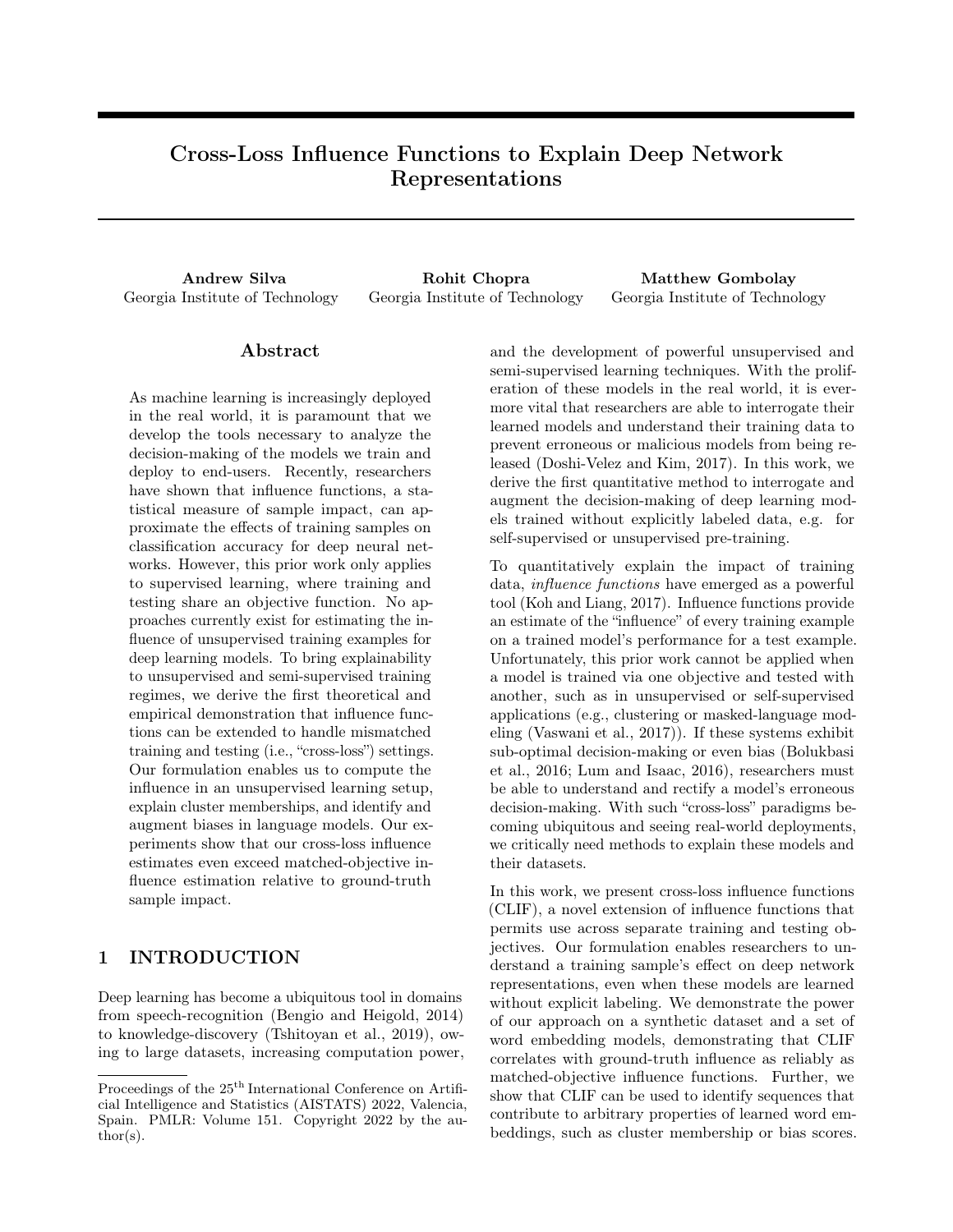

Figure 1: Taking a word embedding model and its training data, our approach explains properties of word embeddings (e.g., a high score on a racial bias test) by identifying which training samples are contributing most to these properties. We employ these training samples to augment the model. The relationship between Race and Religion is explored in Section 4.3.1.

Our novel extension to influence functions contributes a powerful tool for interrogating large datasets, and generalizes the technique to an array of modern deep learning deployments.

We graphically depict the novel capability of our approach for a candidate application to explainability and debiasing in Figure 1. Upon finding racial bias in a word embedding model, our approach takes the trained word embedding model with the original dataset and identifies the individual training sequences which contribute most significantly to the racial bias. With the most relevant sequences identified, we can fine-tune the model and undo the influence of these sequences, mitigating the negative bias.

# 2 RELATED WORK

Explainability Explainable machine learning is a growing area of research seeking to help researchers and practitioners alike ensure the desired functions of their machine learning models. As the field receives increased attention, various explainability mechanisms have been proposed, including interpretable neural network approaches (Wang et al., 2016), natural language generation of explanations (Mullenbach et al., 2018; Wiegreffe and Pinter, 2019; Chen et al., 2021), and many others Hoffman et al. (2018); Holzinger et al. (2020); Linardatos et al. (2021). One promising direction is case-based reasoning or explanation by example (Caruana et al., 1999, 2015), in which a model returns an explanatory sample for each model prediction. Our CLIF approach affords explanation by example, finding training samples to explain model properties.

In large datasets, finding relevant samples for explanation is not a trivial task, as similarity metrics reveal related data but not explanatory data. Koh and Liang (2017) introduced the *influence function* to deep networks as a means of discovering the magnitude of each training sample's impact on a deep network's final prediction for an unseen test case. The approach of Brunet et al. (2018) extends influence functions to GloVe (Pennington et al., 2014); however, this method is designed specifically for GloVe embeddings with cooccurrence matrix rather than neural networks with arbitrary pre-training objectives. Han et al. (2020) apply the influence function to supervised sentiment analysis and natural language inference tasks, again being classification tasks with matched train and test objectives. Finally, Barshan et al. (2020) introduce a normalization scheme for influence functions to improve robustness to outliers.

Our work is unique in that we are the first to generalize influence functions to mismatched training and testing loss functions. Our approach enables researchers to take a model trained without supervision, such as deep unsupervised learning (Xie et al., 2016) or word embedding models, and explain relationships between embeddings.

Bias in Word Embeddings Word embeddings have emerged as a standard for representing language in neural networks, and are therefore ubiquitous in language-based systems. A standard approach to learn these embeddings is Word2Vec (Mikolov et al., 2013) which transforms words from one-hot dictionary indices into information-rich vectors. Research has shown that Word2Vec embeddings capture a word's meaning and offer powerful representations of words used in many settings (Bakarov, 2018). Transformer-based models, such as BERT (Devlin et al., 2018), build contextual sequence representations by applying attention mechanisms to word-embeddings, leveraging information in the embeddings.

Bolukbasi et al. (2016) were among the first to discover the inherent biases in word embeddings, a finding that has been replicated in transformers (Basta et al., 2019;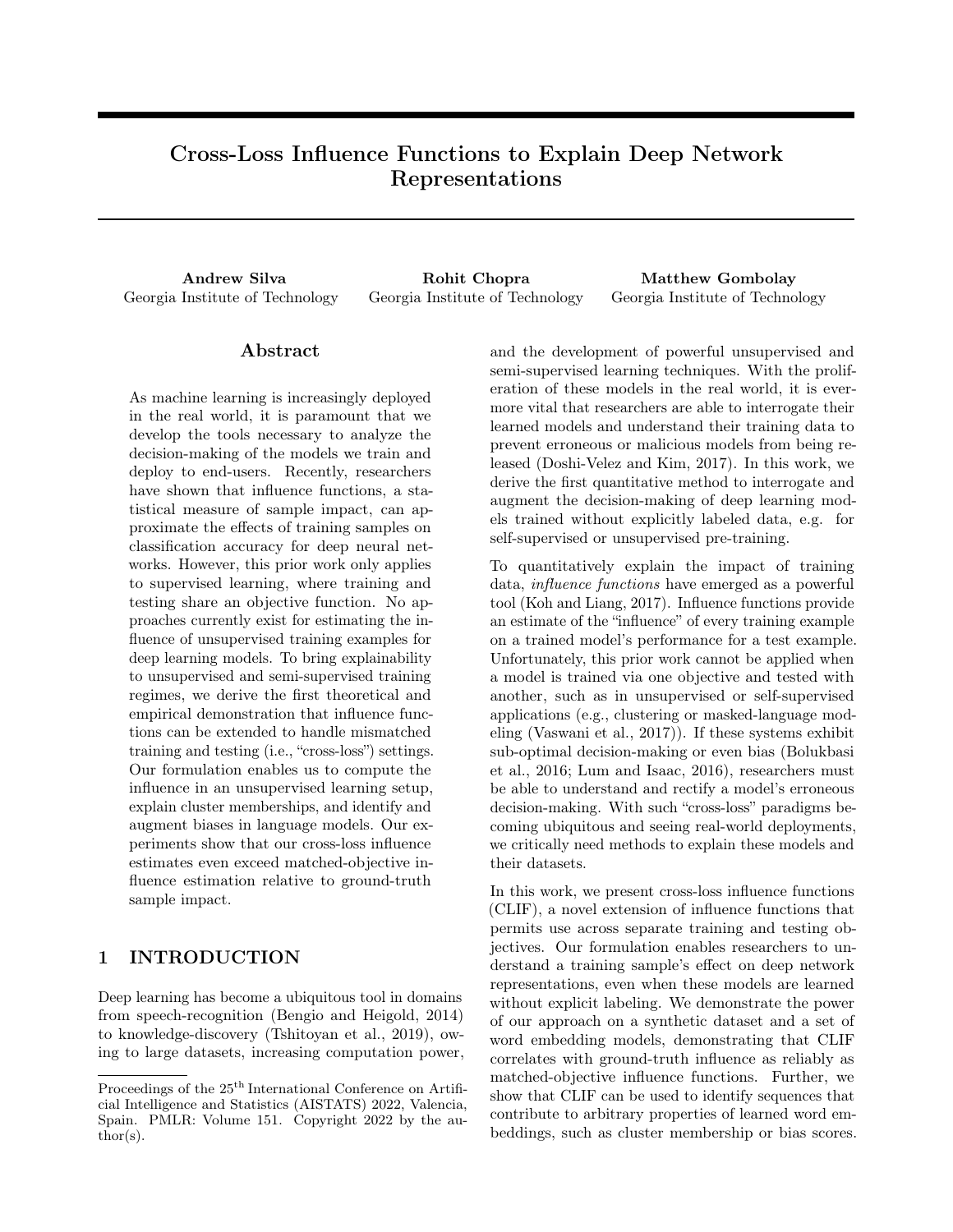Kurita et al., 2019; Silva et al., 2021) and more (Costajussà et al., 2019; Swinger et al., 2019; Nissim et al., 2020). Caliskan et al. (2017) presented the Word Embedding Association Test (WEAT) to test word embeddings for implicit bias, e.g. by aligning male with math and female with arts. Our definition of bias and its implications is given in Section 7.

## 3 APPROACH

The aim of our work is to help explain the properties of representations learned via any objectives (e.g., unsupervised or semi-supervised learning) by finding training examples which are most responsible for those properties. Here, we consider an embedding model parameterized by  $\theta$ . For every test example,  $z_{te}$ , we want to find the effect of increasing the weight of a training sample  $z_{tr}$  on the model's performance on  $z_{te}$ . Koh and Liang (2017) show that the effect of upweighting  $z_{tr}$  is given by Equation 1.

$$
L(z_{te}, z_{tr}) = r L(z_{te}, \hat{\theta})^T H_\wedge^{-1} r L(z_{tr}, \hat{\theta}) \qquad (1)
$$

 $H_{\uparrow}$  is the Hessian of the loss function with respect to model parameters  $\theta$ . Koh and Liang (2017) leverage recent work (Agarwal et al., 2016) to efficiently estimate the inverse Hessian-vector product (HVP).

### 3.1 Explaining Deep Network Representations

The original influence function from Equation 1 assumes that the loss function remains the same for both sets of samples  $z_{te}$  and  $z_{tr}$ . We instead seek to compute influence on representations learned by any deep learning models, even if the training and testing tasks are different. To compute the effects of training samples on arbitrary properties of the model's learned representation, e.g. cluster centroids or scores on a bias test, we need an approach that can compute influence across multiple different objectives.

To address this need for cross-loss influence estimation, we relax the assumption that both loss functions must be the same. Building on prior work (Agarwal et al., 2016), we estimate the HVP via any twicedifferentiable objective, thus providing the overall loss landscape for deep network representations as they are refined. This approach is in contrast to prior uses of the influence function for deep networks, which estimated the HVP according to a supervised-learning objective that matched the test task.

We now provide analytical proof for this approach to obtaining explanations for mismatched objectives. First, we review the original influence function formulation, using a training objective to estimate the effect of each sample on the model parameters. Second, we prove a novel theorem enabling us to substitute any differentiable testing loss function in our cross-loss influence function rather than requiring testing and training loss functions to be equivalent.

Theorem 1. Exchanging the testing loss function of Equation 1 for an arbitrary differentiable objective, we can compute the influence of training examples on the new objective.

Proof. Koh and Liang (2017) derive that the effect of upweighting a single sample, z, on models parameterized by  $\hat{\theta}$  is defined by Equation 2.

$$
I_{\text{up},\text{params}}(z) := \frac{d\hat{\theta}_{z}}{d\epsilon} \Big|_{\epsilon=0} = H_{\text{w}}^{-1} \Gamma L(z, \hat{\theta}) \qquad (2)
$$

Here,  $\hat{\theta}$  is the model parameterization that minimizes the loss L. Equation 2 models the impact of taking an infinitesimally small stochastic gradient descent step evaluated at the test data point, z. The updated parameters,  $\hat{\theta}$ ; z, are given by the satisfaction of Equation 3.

$$
\hat{\theta}_{i,z} := \arg\min_{\mathcal{Z}} \frac{1}{N} \sum_{i=1}^{N} L(z_i, \theta) + \epsilon L(z, \theta) \qquad (3)
$$

For  $\hat{\theta}_{z}$ , we can estimate the rate of change for a loss function on a new sample  $dL(z_{te}, \hat{\theta}_{z})$  with respect to the original model parameters  $\theta$  by combining the derivative of the loss function with the rate of change for  $\hat{\theta}$ ; z as a function of  $\epsilon$ , as in Equation 4.

$$
I_{\text{up}}L(z, z_{te}) := \frac{dL(z_{te}, \hat{\theta}_{z2})}{d\epsilon} \Big|_{\text{=0}} = \left[ \frac{dL(z_{te}, \hat{\theta})}{d\hat{\theta}} \frac{d\hat{\theta}_{z2}}{d\epsilon} \right]_{\text{=0}} \tag{4}
$$

It follows, then, that the influence of upweighting a sample z on a different loss function  $L^{\theta}$  is given in Equation 5.

$$
I_{\text{up}}L^{\theta}(z, z_{te}) := \frac{dL^{\theta}(z_{te}, \hat{\theta}_{z}z)}{d\epsilon}\Big|_{t=0}
$$

$$
= \left[\frac{dL^{\theta}(z_{te}, \hat{\theta})}{d\hat{\theta}}\frac{d\hat{\theta}_{z}z}{d\epsilon}\right]_{t=0} \tag{5}
$$

This derivation indicates that we can estimate the influence of changing parameters on a new loss function  $L^{\theta}$ , as the influence is determined as a function of  $\theta$ , which exists as the current model parameters. To estimate influence, we want to estimate how the value of  $L^{\theta}$  will change as  $\hat{\theta}$  is modified by  $\epsilon$ -sized gradient steps (i.e., how would upweighting a sample affect the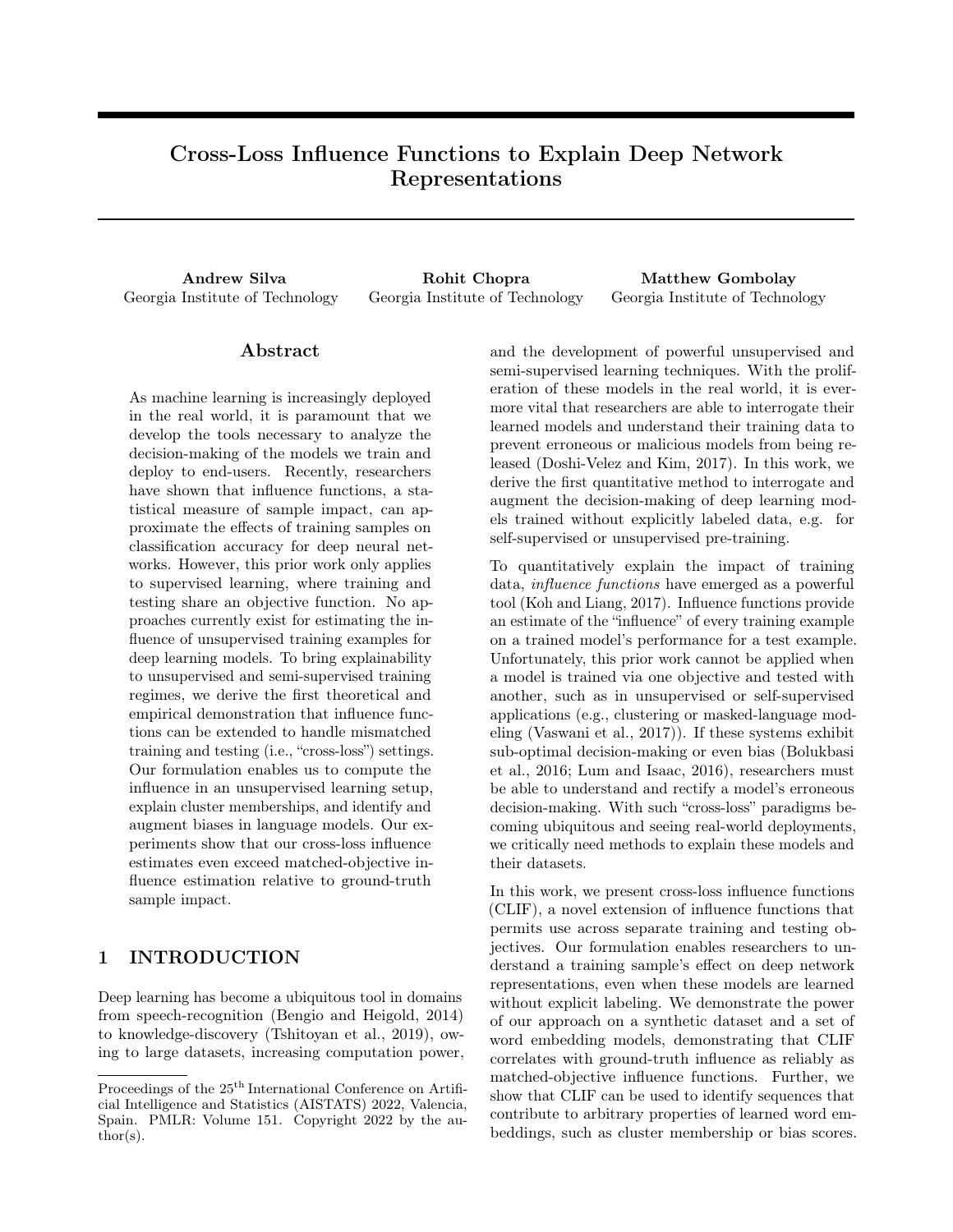final  $L^{\theta}$ ?). The rate of change of this effect is given as  $\frac{d^{\wedge}_{\epsilon,z}}{d}$ . Finally, we can estimate this change given Equation 2 with our training loss  $L$ .

This result proves that influence functions can be extended to any problem with a twice-differentiable training objective, opening up a wide array of new domains for explanation with influential examples. In the remainder of the paper, we empirically validate this analytical result, and present example scenarios for deployment of our CLIF formulation.

### 4 EXPERIMENTS

We conduct four experiments utilizing our approach to explain deep network representations. The first is validation of our approach for explainability on a synthetic dataset, verifying our results with leave-oneout retraining and straightforward data visualization. Next, we apply our approach using a small language dataset which we can fully review, allowing us to closely examine select examples as a case-study (Section 4.2). Third, we conduct a thorough test of our approach on a dataset which a human could not reasonable review manually, which we additionally follow-up with an in-depth exploration of spurious correlations that our method can discover, but that human annotators would likely miss (Section 4.3.1). Finally, we present a novel approach to word-embedding augmentation for bias mitigation using samples discovered by our approach (Section 4.4).

#### 4.1 Clustering Accuracy: Synthetic Data

In this section, we to demonstrate that CLIF can uncover influential training data for models trained via unsupervised learning (i.e., clustering). In this experiment, we apply Deep Embedded Clustering (DEC) (Xie et al., 2016) to a synthetic dataset to learn a lowerdimensional representation of the data in the form of clusters. We then change contexts to consider a supervised learning loss,  $L_{NLL}$ , the negative log-likelihood loss for predicting the correct cluster, y, given a data point, z. This experiment serves as an ideal test domain for CLIF as we are able to empirically validate all influence predictions over the entire dataset in addition to comparing to a matched-objective influence estimation.

In our experiment, we train a model to learn three cluster centroids on a mixture of gaussians (MOG) dataset, shown in Figure 2. With the synthetic dataset, we train two models– one via supervised learning (using the  $L_{N+1}$  objective), and one via DEC. With these two models, we compare two approaches to influence esti-



(a) Empirical MOG Influence

(b) Predicted MOG Influence

Figure 2: (Left) After leave-one-out retraining with the entire dataset, we identify the ten most influential samples which amplify and mitigate classification loss in our MOG dataset. (Right) We show the ten most amplifying or mitigating samples according to CLIF.

mation: (1) using the original influence function, with  $L_{NLL}$  as the training and testing loss function (Equation 6), and (2) using DEC (ignoring the ground truth labels in training) and testing with  $L_{NLL}$  (Equation 7). The testing loss is evaluated with respect to a prediction,  $\hat{y}$ , and ground-truth, y, for data points, z, with training labels,  $\&$ .

$$
L = r L_{NLL}(\hat{y}, y)^{T} H^{-1} r L_{NLL}(\hat{z}, \theta(z)) \qquad (6)
$$

$$
L = r L_{NLL}(\hat{y}, y)^{T} H^{-1} r L_{DEC}(\theta(z))
$$
 (7)

This comparison allows us to establish the correlation between the actual, empirical influence of each sample and the predicted influence with CLIF.

For each data point in this experiment, we ask the question: "Which points in the dataset have contributed to this sample being assigned to the correct or incorrect class?" We provide an example of the estimated and actual influence on a single point in Figure 2, showing the efficacy of our approach.

We pass all samples through the influence function in addition to performing leave-one-out (LOO) retraining across the entire dataset, allowing us to compare the predicted vs. actual influence of every point in the dataset on every other point, and obtain a Pearson's correlation coefficient between predicted and actual influence for all samples.

With matched train and test objectives (i.e. Equation 6), we observe one class in which 100% Pearson correlation coefficients for LOO retraining are > 0.8 (i.e.  $100\% > 0.8$ ). We also see strong performance in the remaining classes  $(38\% > 0.8$  and  $36\% > 0.8)$ . When applying CLIF (i.e. Equation 7), we see a an even stronger correlation, with one class again achieving near-perfect correlation  $(100\% > 0.8)$ , and the remaining classes correlating more closely than matchedobjective predictions  $(52\% > 0.8$  and  $44\% > 0.8$ ). This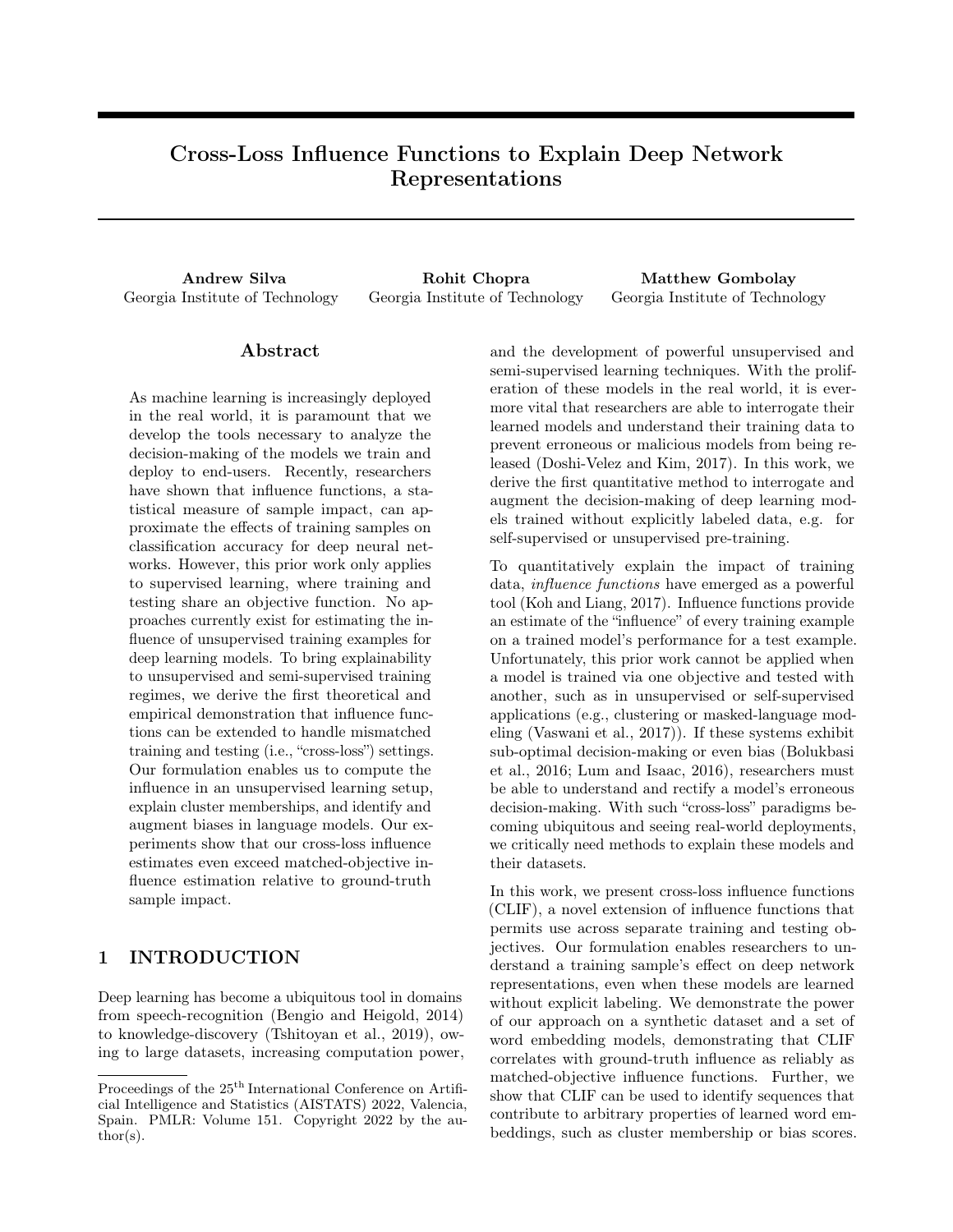result demonstrates the utility of CLIF as the cross-loss influence correlation is higher than the matched-objective influence correlation.

#### 4.2 Nearest Neighbors: Science Fiction

We next evaluate the efficacy of CLIF in explaining word embedding nearest-neighbor relationships for a science fiction dataset,  $D_{SCI}$  (Ammanabrolu et al., 2019), bringing our synthetic-dataset experiments to real text data. This dataset includes over 2,000 plot summaries from a handful of science fiction television programs. We expect CLIF will be able to find salient sentences in the plot summaries which explain an embedding's local neighborhood.

Throughout our word embedding experiments, we leverage the Skip-gram model, which is based on the idea that words nearby in a sentence are more related than distant words. Each word,  $\vec{w}_i$ , in a sequence is paired with its neighbors in a context window to create a set of k context-word pairs  $[\vec{c}_1, \vec{w}_j], [\vec{c}_2, \vec{w}_j], ... [\vec{c}_k, \vec{w}_j]$ . One also draws a set of unrelated words,  $N_i$ , from the entire corpus according to their frequency to serve as negative examples. Each word  $\vec{w}_i$ , context  $\vec{c}$ , and negative-set,  $N_i$ , tuple  $h \vec{w}_j$ ,  $\vec{c}$ ,  $N_i$  is then an input to the neural network, which is tasked with minimizing the difference between  $\vec{w}_i$  and  $\vec{c}$  and maximizing the difference between  $\vec{w}_j$  and all negative samples in  $N_i$ , as shown in Equation 8, where  $\sigma$  is the sigmoid function.

$$
L_{SG}(\vec{w}_j, \vec{c}, N_i) = \mathop{\mathbb{E}}_{\substack{n \\ N_i}} [\sigma(\vec{w}_j^T \vec{n})] \quad \sigma(\vec{w}_j^T \vec{c}) \tag{8}
$$

After training a set of Skip-gram word embeddings on  $D<sub>SCI</sub>$ , we then examine nearest-neighbors for different words in the dataset, and apply CLIF to discover more about the these nearest-neighbor relationships. We leverage CLIF with a mean-squared error (MSE) loss modification, given in Equation 9. The MSE loss function is the difference between where an embedding e was initialized,  $E_I(e)$ , and where it finishes training,  $E_F(e)$ , which models the question "Which training" samples are most responsible for moving e to its final location/neighborhood?"

$$
L(e, z_t) = r \; MSE(e)^{T} H^{-1} r \; L_{SG}(z_t) \qquad (9)
$$

We specifically investigate three case studies from our dataset: a Star Wars villain named "Dooku", a Star Trek hero "Kirk", and the main character of Doctor Who, the "Doctor." We observe that Dooku is ultimately placed into a group of villains (including terms such as "exploits," "confrontation," and "fighters"), Kirk is near other Star Trek captains and characteristics of his character (including words such as "Janeway," "beams," and "flirting"), and the Doctor is placed into a Doctor Who neighborhood (including other names from the show such as "Donna," "Rory," and "Gallifrey").

We ask, "Which samples moved each word to their final neighborhood?" and "Which samples would push them out?" Applying CLIF to  $D_{SCI}$ , we surface the most influential plot summaries for each word embedding and present a subset of instances in Table 1.

We observe that samples returned by CLIF intuitively match the neighbors for each word in our case study. For Dooku, CLIF returns reinforcing plot summaries involving Dooku as a villain ("Dooku as a place holder Sith apprentice and ally in the war,"), while plot summaries that would move Dooku away from his final position include flashback plots before his character turned evil ("now ... Jinn,"). The Doctor's reinforcing plot summaries include Doctor Who episodes, while other uses of the word "doctor" would move the word embedding away from its Doctor Who neighborhood (e.g., references to doctors in other shows). Finally, we observe that original Star Trek episodes reinforce Kirk's association with Star Trek concepts, while references to Kirk from other shows, such as Futurama, serve to move Kirk's embedding away due to the abnormal use of "Kirk" in novel contexts (e.g., with new characters and locations).

#### 4.3 Model Bias: Wiki Neutrality Corpus

We have thus far shown that our approach successfully discovers influential samples for a synthetic MOG dataset and a dataset of plot summaries, each of which is we can manually review. Next, we evaluate CLIF on a relatively large dataset–large enough to prevent full human annotation. We leverage a larger dataset of Wikipedia edits from Pryzant et al. (Pryzant et al., 2019) containing 180,000 sentences pairs, each consisting of a point-of-view biased sentence and its neutralized counterpart. Due to this dataset's significantly increased size, this experiment provides us with a domain which is much more representative of a real-world machine learning deployment scenario for de-biasing.

In order to quantify bias with an objective function, we leverage the Word Embedding Association Test (WEAT) (Caliskan et al., 2017). For each set of "target" words (e.g., male) and "attribute" words (e.g., math) which comprise a WEAT, the WEAT score indicates the effect size for a bias in the word embeddings<sup>1</sup>. The tests for this dataset involve four relevant WEATs from prior work: gender-career  $(WEAT_C)$ , gender-math  $(WEAT_M)$ , gender-art  $(WEAT_A)$ , and race-pleasantness  $(WEAT_R)$ .

CLIF for a WEAT objective is shown in Equation 10.

<sup>&</sup>lt;sup>1</sup>A formal definition is included in the appendix.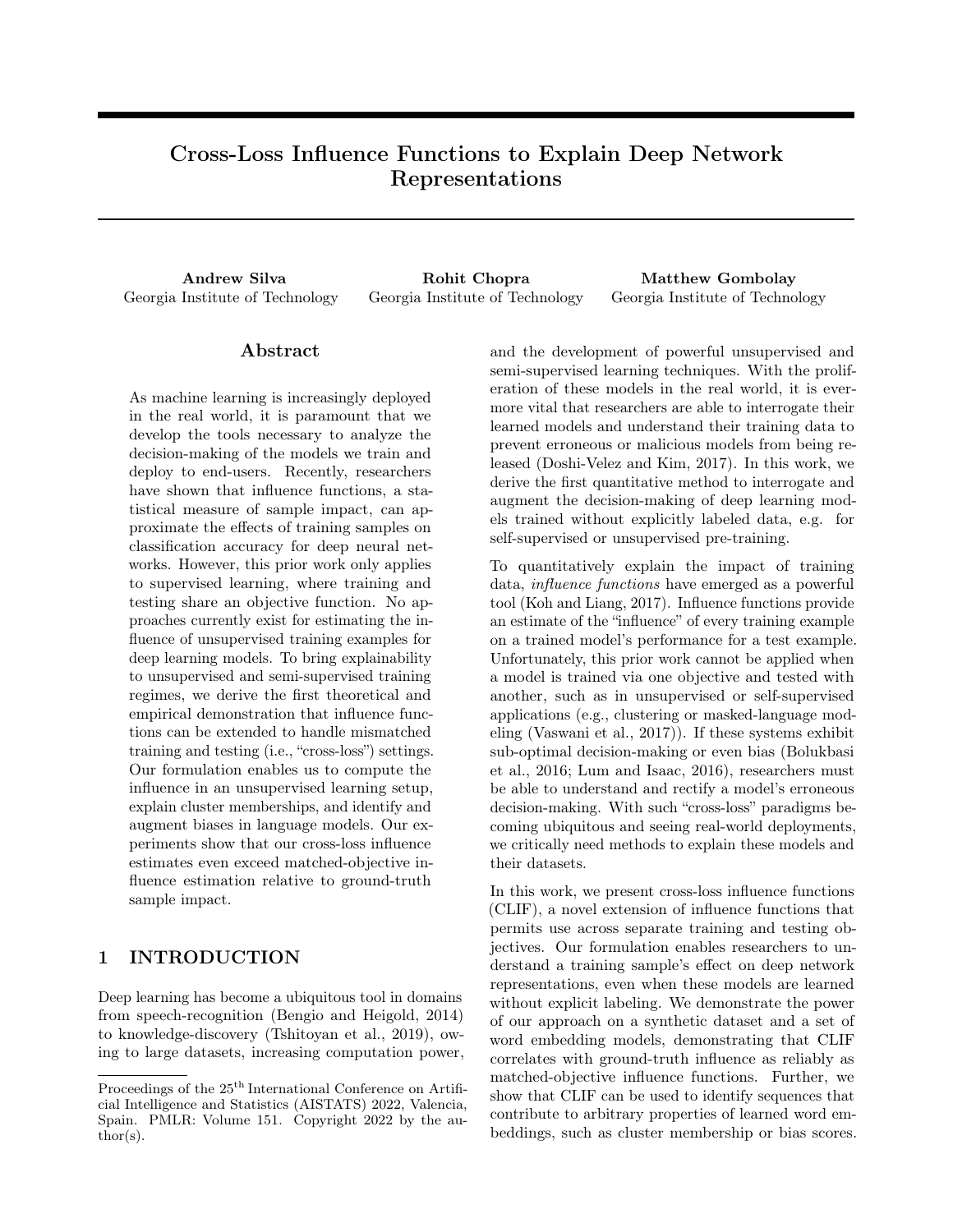|               | Dooku                                                                                                                                               |
|---------------|-----------------------------------------------------------------------------------------------------------------------------------------------------|
|               | " Wars, such as seeking Dooku as a place holder Sith apprentice and ally in the war."                                                               |
| Reinforcing   | "the Sith sees will be easily manipulated"                                                                                                          |
| Excerpts, $A$ | Doctor                                                                                                                                              |
|               | "Using the psychic paper, the Doctor presents credentials"                                                                                          |
|               | "The Doctor begins scanning the house with the sonic screwdriver"                                                                                   |
|               | Kirk                                                                                                                                                |
|               | "A landing party from the USS Enterprise comprised of Captain Kirk, Scott, Dr. McCoy, "                                                             |
|               | "Due to this transporter accident, Kirk has been split into two beings"                                                                             |
|               |                                                                                                                                                     |
|               | Dooku                                                                                                                                               |
|               |                                                                                                                                                     |
| Removing      | "The young Padawan Dooku had recently been appointed to Jedi Thame Cerulian."<br>now a full-pledged Jedi, Dooku began to train young Qui-Gon Jinn." |
| excerpts, $M$ | Doctor                                                                                                                                              |
|               | "Amy Wong and Leela drag Fry and Bender to the gym and Doctor Zoidberg tags along."                                                                 |
|               | "Elsewhere on Deep Space 9, Doctor Bashir is called to the wardroom"                                                                                |
|               | Kirk                                                                                                                                                |
|               | "Zapp Brannigan is holding a court martial in the Planet Express Ship, "                                                                            |

Table 1: Influential Training Data Explaining Sci-Fi Nearest Neighbors.

The WEAT loss function uses the absolute value of the effect size as the test loss value, and asks, "Which samples are most responsible for high amounts of bias?" Explanatory examples and results are presented here for the set of all point-of-view biased samples,  $D_B$ , and in the appendix for the set of neutralized samples,  $D_N$ .

$$
L(WEAT, z_{tr}) = r WEATTH-1r LSG(z_{tr})
$$
\n(10)

To establish the bias inherent in the datasets, the results of the four WEATs are given in Table 3 as "Original." We leverage CLIF for WEAT (Equation 10) to identify sources of bias, as shown in Table 2. We note that many examples which are best for mitigating the bias inherent in the word embeddings are not necessarily neutral but are instead biased in an orthogonal or antilinear direction to the existing bias, such as aligning male with *art*. This finding is discussed further in Section 5. The examples our method returns for amplifying or mitigating bias demonstrate that our method can open the black box of representation learning and explain the genesis word embedding properties.

### 4.3.1 Case Study: Hidden Influential Concepts

CLIF enables us to find seemingly unrelated concepts that are highly influential to model bias. For example, investigating the samples which are most influential for the  $WEAT_R$  over  $D_N$ , reveals that two of the most influential samples appear completely unrelated to the  $WEAT_{R}$ :

"In Jewish self-hatred, a person exhibits a strong shame or hatred of their Jewish identity, of other Jews, or of the Jewish religion."

"Islamophobia is the irrational fear and or hatred of Islam, Muslims, or Islamic culture."

We can see that there are no words from the WEAT target set for race, or words from the pleasant set, but instead the samples align a religion concept with unpleasant. This finding is important, as it suggests that even a manual review of datasets may be inadequate – unwanted biases may be lurking in non-obvious correlations that are only revealed through a more quantitative approach.

To understand these non-obvious examples, we construct a WEAT with only one set of attribute concepts, comparing the target concepts (*names*) in  $WEAT_R$ to the religious terms above. We find that African-American names have twice the mean cosine-similarity to religious terms (0.12 vs 0.06) compared to European-American, and the one-sided WEAT score is 1.11. This alignment sheds light on the curious set of influential examples. Rather than finding examples where unpleasant terms coincide with African-American names, we found samples in which concepts that are strongly aligned with African-American names (i.e., religion) are aligned with unpleasant terms. Not only is our approach crucial for revealing such findings, but we also present avenues to mitigate these biases (Section 4.4).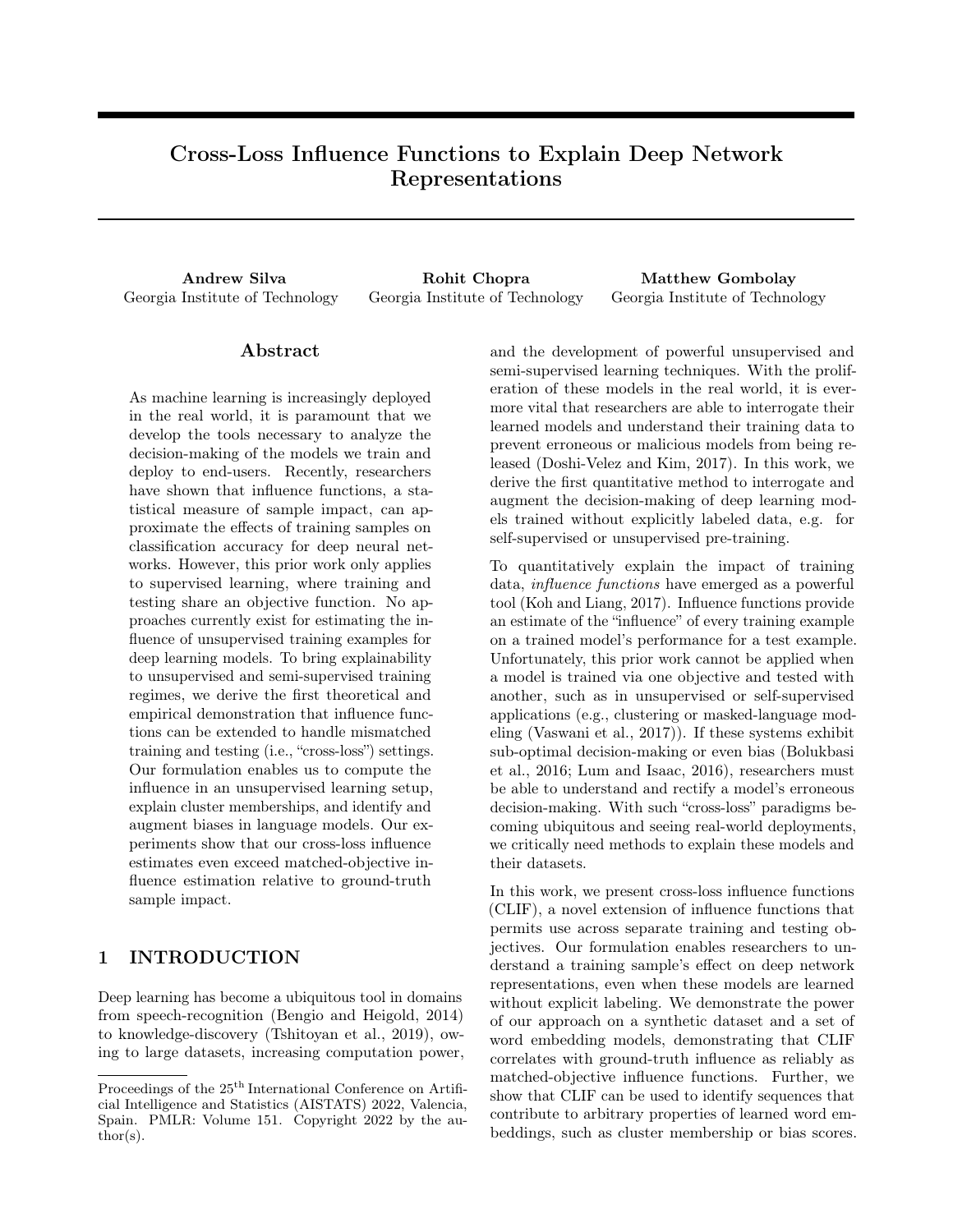| WEAT   | Set              | Example                                                                  | Cause                |
|--------|------------------|--------------------------------------------------------------------------|----------------------|
| Career | $\overline{A}$   | "The vice president has an office in the building but his primary office | Aligns male          |
|        |                  | is next door in the Eisenhower executive office building."               | and business.        |
| Career | М                | "Classical violinist Joshua Bell joins bluegrass musicians Sam Bush and  | Breaks alignment of  |
|        |                  | Mike Marshall and the versatile Meyer on the album."                     | male and career.     |
| Math   | $\overline{A}$   | "Maxwell's $hNUM$ formulation was in terms of $hNUM$ i                   | Aligns male          |
|        |                  | equations in $hNUMi$ variables although he later attempted               | and math.            |
|        |                  | a quaternion formulation that proved awkward"                            |                      |
| Math   | М                | "Most programming languages are designed around computation              | Aligns female        |
|        |                  | whereas Alice is designed around storytelling and thus has greater       | and math.            |
|        |                  | appeal to female students."                                              |                      |
| Art    | $\overline{A}$   | "Gentry claim that his critics are not able to supply actual             | Aligns male          |
|        |                  | scientific evidence to combat his work"                                  | and science.         |
| Art    | М                | "However his subsequent performance received almost universal acclaim."  | Aligns male and art. |
| Race   | $\boldsymbol{A}$ | "Afterward, Mario, Peach, and the others then begin their well           | Aligns EA names      |
|        |                  | deserved vacation                                                        | and pleasant         |
| Race   | М                | "President Barack Obama returned from vacation sporting"                 | Aligns AA names      |
|        |                  | Oliver Peoples sunglasses                                                | and pleasant         |

Table 2: Examples of Influential Samples for Word Embedding Association Test Scores in  $D_B$ 

### 4.4 Bias Removal or Reinforcement

In our final experiment, we empirically validate our approach to explainability by using the results of our influence estimation to augment properties of word embeddings. With an ordered set of all influential examples, we separate the samples into two sets which have the greatest effect on bias: training examples that amplify bias, A, and training examples that mitigate bias, M. We assert that we have found influential samples if we are able to reduce bias according to WEAT by removing the effects of the bias-amplifiers  $(A)$  or by reinforcing the effects of bias-mitigators  $(M)$ . We remove the effects of A by calculating training losses for each sample,  $a \, 2 \, A$ , and then taking gradient steps in the opposite direction. Similarly, we reinforce the effects of  $M$  by fine-tuning over  $M$ . Finally, we experiment with the combination of both removing the effects of  $A$  and reinforcing the effects of  $M$  in tandem. Set sizes for  $A$  and  $M$  are given in the appendix.

In these experiments, we compare our fine-tuning debiasing to gender-dimension debiasing from prior work (Bolukbasi et al., 2016). We test fine-tune debiasing both with and without gender-dimension debiasing, showing that it always yields word embeddings with a weaker biased effect (i.e., more neutral embeddings). Results for our experiments are given in Table 3, where a zero-effect size indicates neutral embeddings according to WEAT.

We find that augmenting word embeddings with training examples in  $A$  and  $M$  reduces and even removes bias as measured by WEAT. We present an auxiliary experiment in the appendix in which we exchange sets A and M and see that they further polarize the data and increase bias. Taken together, these findings further demonstrate that our approach finds samples of importance (i.e. strong cross-loss influence) and that finetuning with such samples meaningfully affects dataset bias according to WEAT.

Finally, we compare the method from Bolukbasi et al. (2016) to ours on both  $D_B$  and  $D_N$ . In Table 3, we find that our approach is effective at reducing high gender and racial bias. On the other hand, the method of Bolukbasi et al. (2016) performs very poorly for racial bias. This poor result can be explained by a reliance on an assumed "bias-vector." Unfortunately, if the bias' magnitude is not large enough or if the bias-vector is inaccurate, applying the method of Bolukbasi et al. (2016) can increase bias. This effect is visible in the Gender Career test on  $D_N$  in Table 3.

As our approach does not make assumptions about dimensions of bias vectors, our method may be applied even if bias is already low. We can therefore apply prior work (Bolukbasi et al., 2016) first and then apply our fine-tuning on top, an approach shown in the "Ours (post (Bolukbasi et al., 2016))" row of Table 3. This combination almost always yields the most neutral results. Ultimately our final experiment has shown that our approach to explainability is quantitatively verified on a large dataset of real-world language data, enabling insight into sources of bias and enabling us to even remove unwanted model bias without the tenuous assumptions of prior work.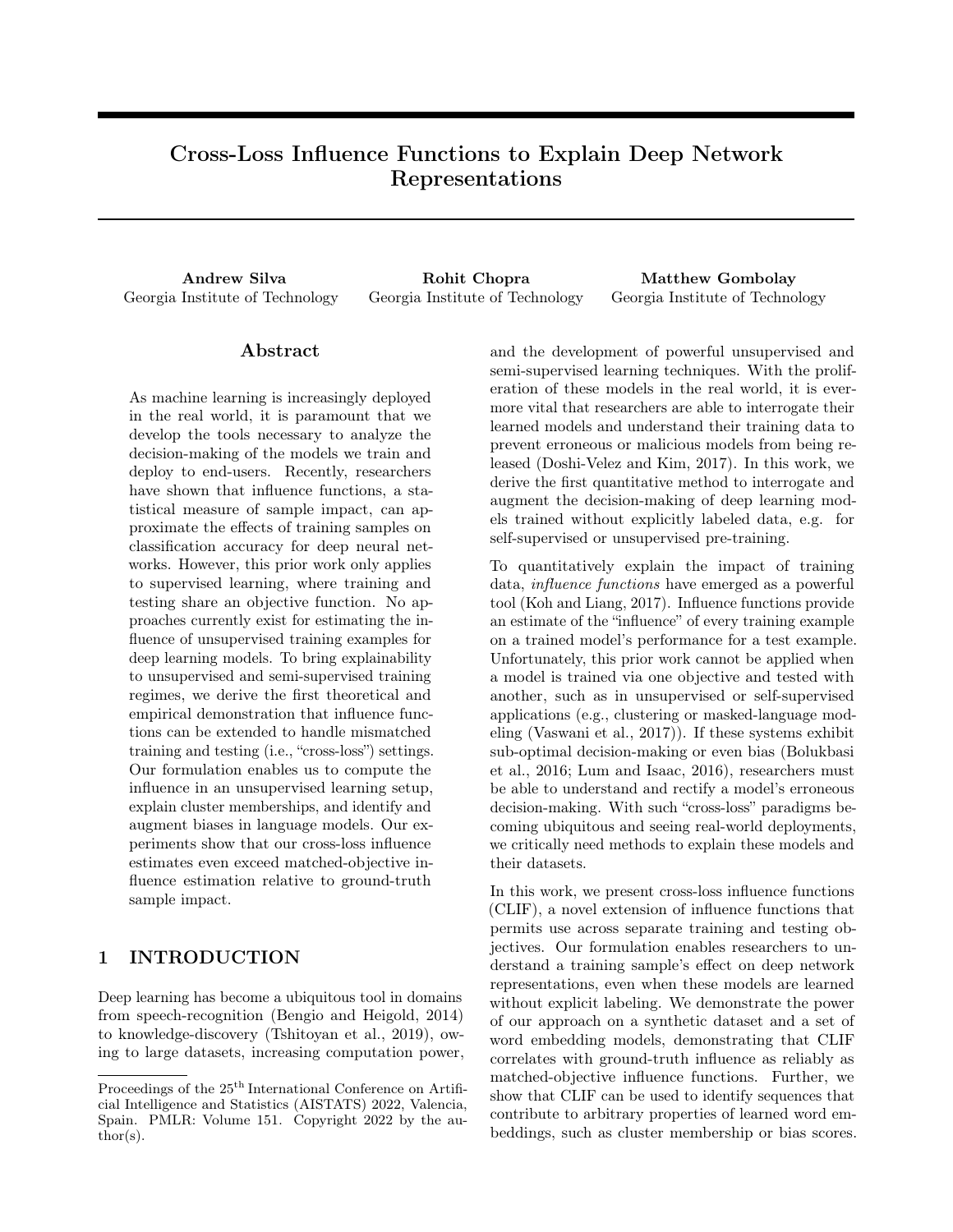|                                     | $D_B$         |                       |                       |          | $D_N$                               |         |                       |          |
|-------------------------------------|---------------|-----------------------|-----------------------|----------|-------------------------------------|---------|-----------------------|----------|
| Method                              | Gender        | Gender                | Gender                | Race     | Gender                              | Gender  | Gender                | Race     |
|                                     | $\rm{Career}$ | $\operatorname{Math}$ | $\operatorname{Arts}$ | Pleasant | $\mathop{{\text{Career}}}\nolimits$ | Math    | $\operatorname{Arts}$ | Pleasant |
| Original                            | 0.48          | 0.52                  | $-0.43$               | 0.53     | $-0.05$                             | 0.66    | $-0.82$               | 0.55     |
| Bolukbasi et al. (2016)             | 0.008         | 0.12                  | $-0.04$               | 0.53     | $-0.29$                             | 0.16    | 0.09                  | 0.71     |
| Ours)                               | 0.01          | 0.10                  | 0.01                  | 0.02     | $-0.01$                             | $-0.02$ | $-0.11$               | $-0.07$  |
| Ours (post Bolukbasi et al. (2016)) | 0.000         | 0.009                 | $-0.05$               | 0.07     | $-0.07$                             | $-0.01$ | $-0.01$               | $-0.03$  |

Table 3: WEAT Effect Sizes Across  $D_B$  and  $D_N$ . Zero Means Unbiased. Bold Highlights Least Bias.

# 5 DISCUSSION

Our novel derivation of CLIF brings newfound explainability to deep network representations through identification of relevant training examples. Our method permits insight into deep network representations, even with unsupervised and self-supervised training objectives, and offers an approach to mitigating bias by fine-tuning a trained model with discovered samples. Our experimental results in Section 4 demonstrate the powerful potential of our method to both explain and manipulate deep network representations.

In our synthetic data domain (Section 4.1), we evaluated the predicted and actual influence of all samples in the dataset using both matched and mismatched objectives. When compared to ground-truth influence, we found that mismatched objectives with CLIF yielded higher average correlation  $(65.5\% > 0.8)$  than influence functions with matched-objective settings  $(58\% < 0.8)$ . Through this experiment, we empirically validated our approach in an example deployment scenario of unsupervised pre-training with multiple classes, before moving into the word embedding domains.

Applying CLIF to explaining properties of sciencefiction concepts, we provide another case study of our approach applied to explaining nearest-neighbors. After examining the nearest-neighbors of different word embeddings (Dooku, Kirk, and Doctor), we find that CLIF surfaces highly relevant plot summaries for each word both as reinforcing examples (e.g., original Star Trek or Doctor Who episodes) or removing examples (e.g., Futurama episodes).

In our bias explainability domain (Section 4.3), we discovered that samples which mitigate bias are often ones which would encourage greater diversity in the target sets. For example, we see in Table 2 that one sample which lowers the  $WEAT_C$  score for  $D_B$  is one which aligns male with music. While  $WEAT_C$  tests for relative career-family alignment, encouraging male to move closer to music is also a viable strategy for reducing the strength of the *male-career* association relative to the male-family or female-career associations. Similar approaches to reducing the WEAT scores can

be seen throughout Table 2 and the appendix, where simply aligning *male* and *female* concepts with more diverse concepts can have the effect of lowering overall bias. We find that these diversification trends apply unless the  $WEAT$  effect is already sufficiently close to zero, as the  $WEAT_C$  in  $D_N$ .

Finally, we have shown that our work improves the state of the art in bias-dimension neutralization through complementary fine-tuning on relevant training data. As prior work is founded on the assumption that the principal component of a set of biased words is correlated with a bias dimension, we find that their approach increases bias if applied to a set of already-neutralized embeddings, as this principal component assumption is then no longer valid. However, with enough of a "gender" component, prior work can significantly lower bias, and our approach can then continue to reduce bias that is missed by prior work, nearly perfectly neutralizing WEAT effects. As prior work only includes a very small list of racial words to establish a "race" dimension, the method underperforms on the  $WEAT_R$ test. Fine-tuning with CLIF circumvents this issue, permitting modification of learned embeddings with influential samples and having more substantial effect on model bias.

# 6 LIMITATIONS

Our work is predicated on two core assumptions. First, we assume that downstream task performance can be predicted by first-order interactions with a training objective. For example, in our WEAT and Skip-gram embedding examples, our work assumes that WEAT effects can be explained directly by the Skip-gram losses in our training data. However, as we showed in our case study on hidden concepts (Section 4.3.1) such assumptions are not always valid. In cases where downstream task performance (e.g. a WEAT effect) is explained by second-order relationships, our method will yield seemingly unrelated training data (e.g. sequences about religious concepts).

The second core assumption within our work is that we have access to all training data used for the model. Influence calculation for training data requires access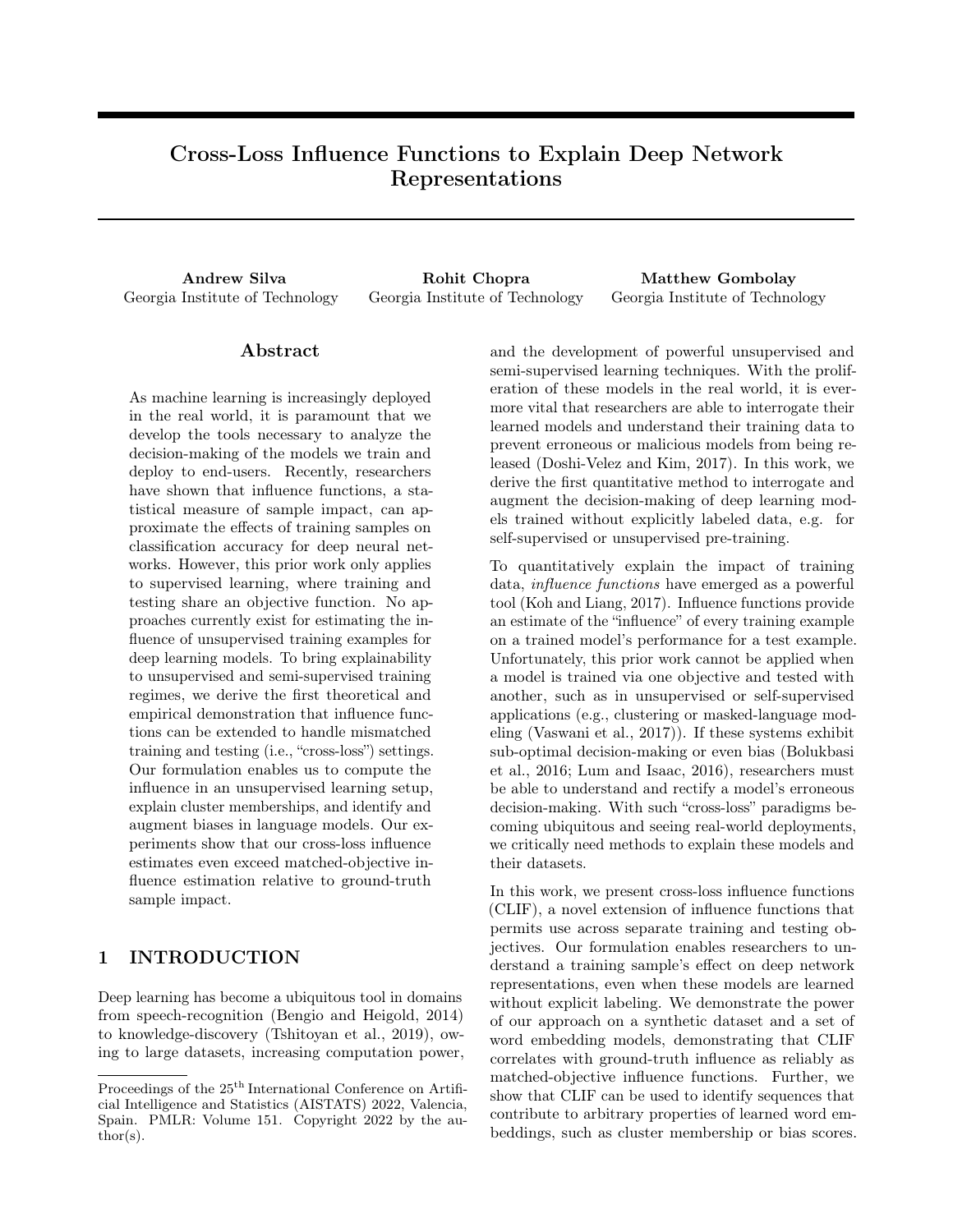to the training data, in order to calculate each sample's effect on some cross-loss objective. In private federated learning setups, continual learning setups, or other paradigms where we may not retain access to static training data, then our method will not be able to highlight historically relevant samples– we can only consider samples that we can directly process.

# 7 SOCIETAL IMPACT

Deep learning is prevalent in the real world, and embedding models are foundational to the deployment of deep learning at-scale. Whether as video-encoders, word-embedding models, speech-encoders, or others, embedding models enable the success of on-device machine learning and provide the basis for modern machine learning research and deployment. Furthermore, prior research has already shown that many deployments of machine learning research contain inherent biases (Silva et al., 2021; Bolukbasi et al., 2016; Lum and Isaac, 2016). As such, it is imperative that the research community develop and evaluate a diverse set of tools for discovering and eliminating bias. Our work contributes one such tool, which we demonstrate may be used in conjunction with prior work or for independent dataset interrogation.

Crucially, our work relies on a definition of bias and an objective function to represent that definition. Proper application of our approach to de-biasing or fairness will require careful definition of such objectives. Recent work (Blodgett et al., 2020) has called bias research into question for poor motivation, unclear definition, and a lack of grounding. In our work, "bias" refers to a mismatch in alignment between neutral words, such as "microscope," with gendered words, such as "brother" and "sister." The WEAT (Caliskan et al., 2017) was adapted from well-established psychology literature on the Implicit Association Test (Greenwald et al., 1998) as a means of estimating inequality in word embedding cosine similarities. We specifically investigate WEAT effects in our work, and are therefore investigating a mismatch in cosine similarities of embeddings when we discuss bias. Implications for this bias are explored further in the original WEAT work, specifically that language models may "acquire historical cultural associations, some of which may be objectionable,"(Caliskan et al., 2017) and that these associations may be propagated or misused in downstream applications. Our work explicitly offers explainability into the WEAT and its effects, and we make no further claims with respect to its definition of bias or its implications. To apply our approach to other measures of bias and fairness would require engineering and evaluating a new objective.

## 8 CONCLUSION

We have presented an extension to influence functions for estimating sample importance in deep networks with arbitrary train and test objectives. Our extension allows us to explain deep network representations by revealing which training samples are the most relevant to final test performance, even for tests which are unrelated to the training task, such as bias tests. We demonstrated this approach by explaining various deep network representations, as well as by fine-tuning Word2Vec models to alter the model's inherent biases. Our approach affords greater explainability across a variety of problems and makes the influence function more broadly available to researchers in machine learning as a tool for model and dataset interrogation.

### Acknowledgments

This work was supported by NASA Early Career Fellowship grant 80HQTR19NOA01-19ECF-B1.

#### References

- Naman Agarwal, Brian Bullins, and Elad Hazan. Second-order stochastic optimization in linear time. stat, 1050, 2016.
- Prithviraj Ammanabrolu, Ethan Tien, Wesley Cheung, Zhaochen Luo, William Ma, Lara Martin, and Mark Riedl. Guided neural language generation for automated storytelling. In Proceedings of the Second Workshop on Storytelling, Florence, Italy, August 2019. Association for Computational Linguistics. doi: 10.18653/v1/W19-3405.
- Amir Bakarov. A survey of word embeddings evaluation methods. arXiv preprint arXiv:1801.09536, 2018.
- Elnaz Barshan, Marc-Etienne Brunet, and Gintare Karolina Dziugaite. Relatif: Identifying explanatory training samples via relative influence. volume 108 of Proceedings of Machine Learning Research, Online, 26–28 Aug 2020. PMLR.
- Christine Basta, Marta R Costa-jussà, and Noe Casas. Evaluating the underlying gender bias in contextualized word embeddings. arXiv preprint arXiv:1904.08783, 2019.
- Samy Bengio and Georg Heigold. Word embeddings for speech recognition. 2014.
- Su Lin Blodgett, Solon Barocas, Hal Daume III, and Hanna Wallach. Language (technology) is power: A critical survey of "bias" in nlp. arXiv preprint arXiv:2005.14050, 2020.
- Tolga Bolukbasi, Kai-Wei Chang, James Y Zou, Venkatesh Saligrama, and Adam T Kalai. Man is to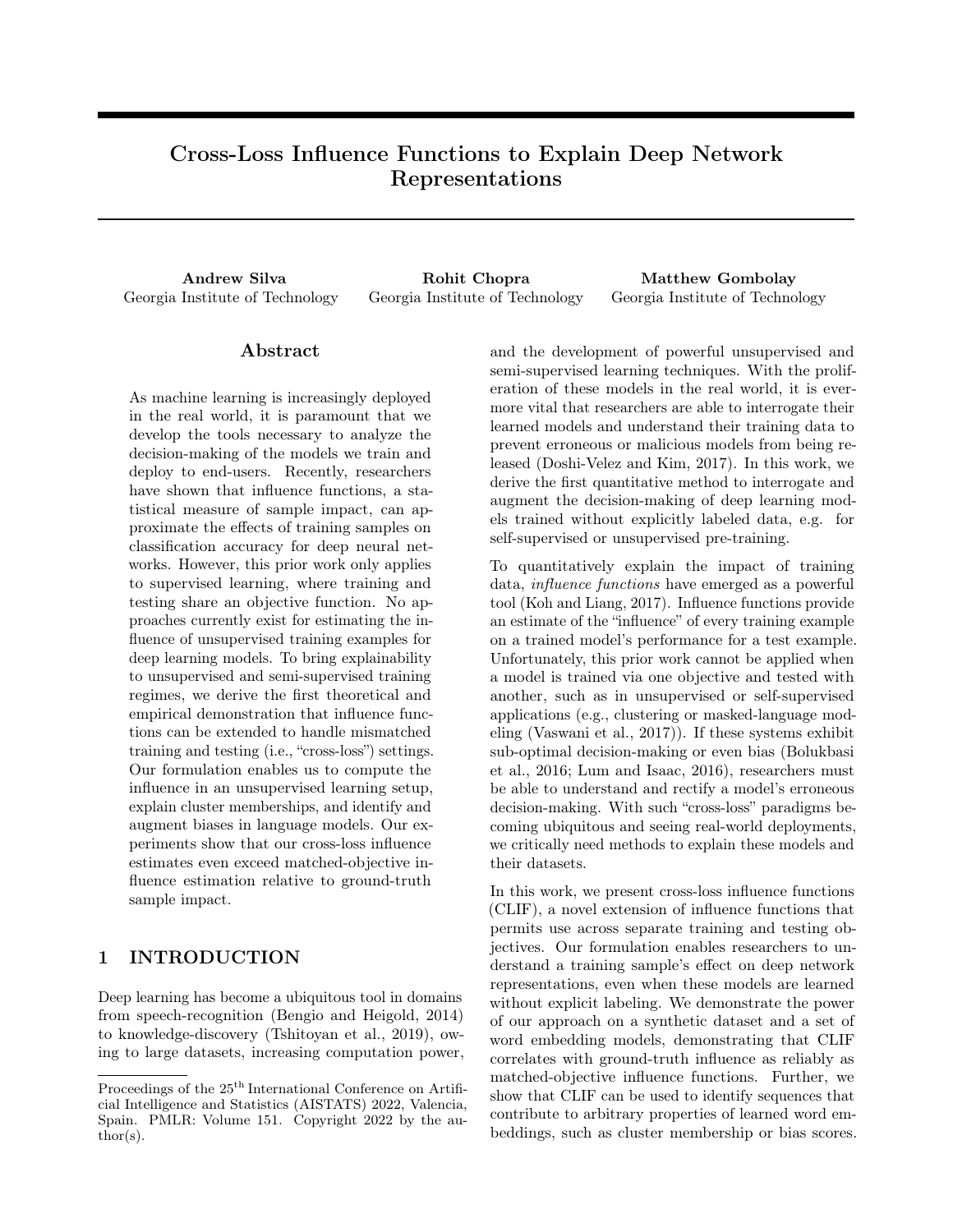computer programmer as woman is to homemaker? debiasing word embeddings. In Advances in neural information processing systems, 2016.

- Marc-Etienne Brunet, Colleen Alkalay-Houlihan, Ashton Anderson, and Richard Zemel. Understanding the origins of bias in word embeddings. arXiv preprint arXiv:1810.03611, 2018.
- Aylin Caliskan, Joanna J Bryson, and Arvind Narayanan. Semantics derived automatically from language corpora contain human-like biases. Science, 356(6334), 2017.
- Rich Caruana, Hooshang Kangarloo, JD Dionisio, Usha Sinha, and David Johnson. Case-based explanation of non-case-based learning methods. In Proceedings of the AMIA Symposium. American Medical Informatics Association, 1999.
- Rich Caruana, Yin Lou, Johannes Gehrke, Paul Koch, Marc Sturm, and Noemie Elhadad. Intelligible models for healthcare: Predicting pneumonia risk and hospital 30-day readmission. In Proceedings of the 21th ACM SIGKDD International Conference on Knowledge Discovery and Data Mining, KDD '15, page 1721–1730, New York, NY, USA, 2015. Association for Computing Machinery. ISBN 9781450336642. doi: 10.1145/2783258.2788613. URL https://doi.org/10.1145/2783258.2788613.
- Hanxiong Chen, Xu Chen, Shaoyun Shi, and Yongfeng Zhang. Generate natural language explanations for recommendation. arXiv preprint arXiv:2101.03392, 2021.
- Marta R. Costa-jussà, Christian Hardmeier, Will Radford, and Kellie Webster, editors. Proceedings of the First Workshop on Gender Bias in Natural Language Processing, Florence, Italy, August 2019. Association for Computational Linguistics.
- Jacob Devlin, Ming-Wei Chang, Kenton Lee, and Kristina Toutanova. Bert: Pre-training of deep bidirectional transformers for language understanding. arXiv preprint arXiv:1810.04805, 2018.
- Finale Doshi-Velez and Been Kim. Towards a rigorous science of interpretable machine learning. arXiv preprint arXiv:1702.08608, 2017.
- Anthony G Greenwald, Debbie E McGhee, and Jordan LK Schwartz. Measuring individual differences in implicit cognition: the implicit association test. Journal of personality and social psychology, 74(6), 1998.
- Xiaochuang Han, Byron C. Wallace, and Yulia Tsvetkov. Explaining black box predictions and unveiling data artifacts through influence functions. In Proceedings of the 58th Annual Meeting of the Association for Computational Linguistics, pages 5553–5563, Online,

July 2020. Association for Computational Linguistics. doi: 10.18653/v1/2020.acl-main.492. URL https://aclanthology.org/2020.acl-main.492.

- Robert R Hoffman, Shane T Mueller, Gary Klein, and Jordan Litman. Metrics for explainable ai: Challenges and prospects. arXiv preprint arXiv:1812.04608, 2018.
- Andreas Holzinger, André Carrington, and Heimo Müller. Measuring the quality of explanations: the system causability scale (scs). KI-Künstliche Intelligenz, pages 1–6, 2020.
- Pang Wei Koh and Percy Liang. Understanding blackbox predictions via influence functions. In Proceedings of the 34th International Conference on Machine Learning-Volume 70. JMLR. org, 2017.
- Keita Kurita, Nidhi Vyas, Ayush Pareek, Alan W Black, and Yulia Tsvetkov. Measuring bias in contextualized word representations. arXiv preprint arXiv:1906.07337, 2019.
- Pantelis Linardatos, Vasilis Papastefanopoulos, and Sotiris Kotsiantis. Explainable ai: A review of machine learning interpretability methods. Entropy, 23 (1):18, 2021.
- Kristian Lum and William Isaac. To predict and serve? Significance, 13(5), 2016.
- Tomas Mikolov, Kai Chen, Greg Corrado, and Jeffrey Dean. Efficient estimation of word representations in vector space. arXiv preprint arXiv:1301.3781, 2013.
- James Mullenbach, Sarah Wiegreffe, Jon Duke, Jimeng Sun, and Jacob Eisenstein. Explainable prediction of medical codes from clinical text. arXiv preprint arXiv:1802.05695, 2018.
- Malvina Nissim, Rik van Noord, and Rob van der Goot. Fair is better than sensational: Man is to doctor as woman is to doctor. Computational Linguistics, 46(2):487–497, June 2020. URL https://aclanthology.org/2020.cl-2.7.
- Jeffrey Pennington, Richard Socher, and Christopher D Manning. Glove: Global vectors for word representation. In Proceedings of the 2014 conference on empirical methods in natural language processing (EMNLP), 2014.
- Reid Pryzant, Richard Diehl Martinez, Nathan Dass, Sadao Kurohashi, Dan Jurafsky, and Diyi Yang. Automatically neutralizing subjective bias in text. arXiv preprint arXiv:1911.09709, 2019.
- Andrew Silva, Pradyumna Tambwekar, and Matthew Gombolay. Towards a comprehensive understanding and accurate evaluation of societal biases in pretrained transformers. In Proceedings of the 2021 Conference of the North American Chapter of the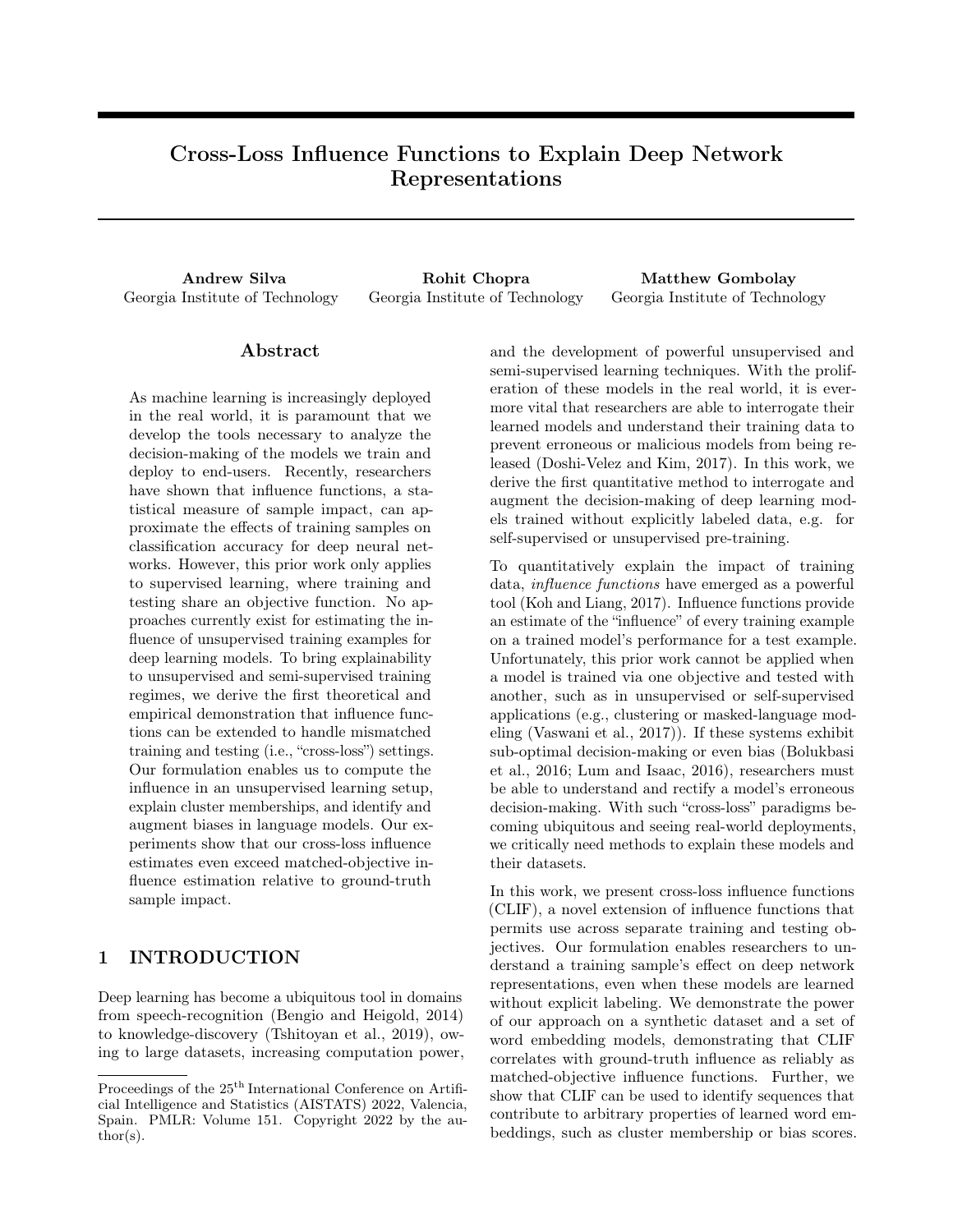Association for Computational Linguistics: Human Language Technologies, pages 2383–2389, 2021.

- Nathaniel Swinger, Maria De-Arteaga, Neil Thomas Heffernan IV, Mark DM Leiserson, and Adam Tauman Kalai. What are the biases in my word embedding? In Proceedings of the 2019 AAAI/ACM Conference on AI, Ethics, and Society, 2019.
- Vahe Tshitoyan, John Dagdelen, Leigh Weston, Alexander Dunn, Ziqin Rong, Olga Kononova, Kristin A Persson, Gerbrand Ceder, and Anubhav Jain. Unsupervised word embeddings capture latent knowledge from materials science literature. Nature, 571(7763), 2019.
- Ashish Vaswani, Noam Shazeer, Niki Parmar, Jakob Uszkoreit, Llion Jones, Aidan N Gomez, Łukasz Kaiser, and Illia Polosukhin. Attention is all you need. In Advances in neural information processing systems, 2017.
- Tong Wang, Cynthia Rudin, Finale Velez-Doshi, Yimin Liu, Erica Klampfl, and Perry MacNeille. Bayesian rule sets for interpretable classification. In 2016 IEEE 16th International Conference on Data Mining (ICDM). IEEE, 2016.
- Sarah Wiegreffe and Yuval Pinter. Attention is not not explanation. arXiv preprint arXiv:1908.04626, 2019.
- Junyuan Xie, Ross Girshick, and Ali Farhadi. Unsupervised deep embedding for clustering analysis. In International conference on machine learning, 2016.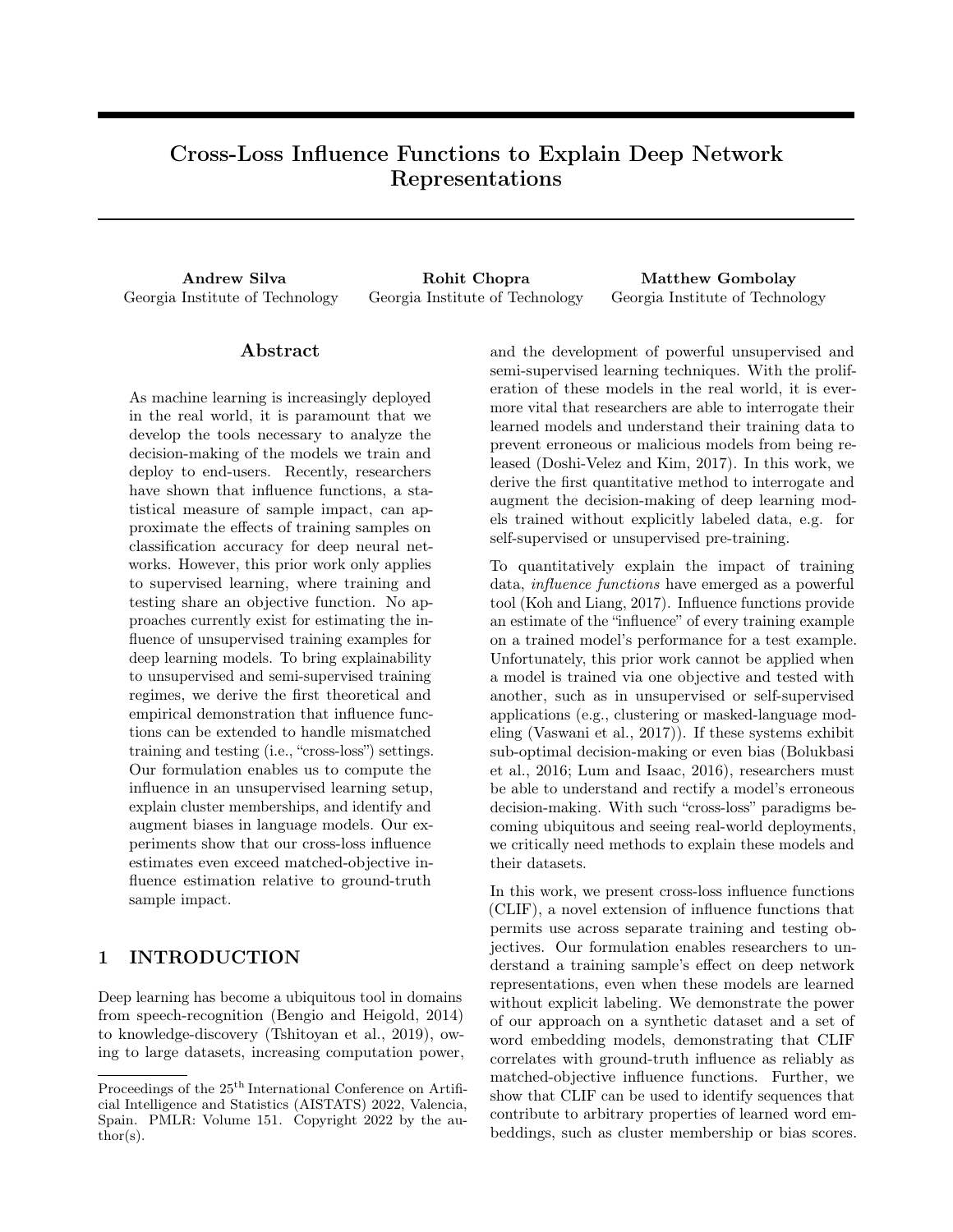Supplementary Material for: Cross-Loss Influence Functions to Explain Deep Network Representations

## A CLIF Algorithmic Walkthrough

Here we present a pseudocode block for the CLIF calculation in our work. Calculation of gradients is done using PyTorch (e.g. list(grad(loss val, list(model.parameters()), create graph=True))). Our code is available at https://github.com/CORE-Robotics-Lab/Cross\_Loss\_Influence\_Functions

Algorithm 1 CLIF Calculation

1: Given: Test objective,  $L_{Te}$ , Twice-differentiable training objective,  $L_{Tr}$ 

2: Given: Trained model parameters  $\theta$ , Dataset D

3: Given: Embeddings to explain  $\epsilon$ 4: Initialize: Influential samples  $E$ 5: for  $d \nightharpoonup D$  do 6:  $z_d$  r  $\mathcal{L}_{\mathcal{T}\mathcal{e}}(\theta, \epsilon)$  // Calculate test-size effect on  $\epsilon$  under  $\theta$ 7:  $l_d$  r  $\mathcal{L}_{Tr}(\theta, d)$  // Calculate training impact of d on  $\theta$ 8:  $h_d$  r  $(l_d$   $z_d$ ) // Compute Hessian of  $l_d$  with respect to  $z_d$  under  $\theta$ 9: E  $E[\left(\frac{d}{d} h_d\right)]$  Store magnitude of gradient effects on  $h_d$  with respect to  $l_d$  under  $\theta$ 10: end for 11:  $return \space sorted(E) // Return \space ordered list \space of \space infuential \space samples$ 

# B WEAT Loss

In order to quantify bias with an objective function, we leverage the Word Embedding Association Test (WEAT) (Caliskan et al., 2017). For each set of "target" words (e.g., male) and "attribute" words (e.g., math) which comprise a WEAT, we take every word  $\vec{w}$  in target sets X and Y and compute its average cosine similarity with each set of attributes, A and B. With cs as the cosine-similarity function, the score is given in Equation 11, and the *WEAT* effect is given in Equation 12.

$$
s(\vec{w}, A, B) = \underset{a}{\mathbb{E}} \left[ cs(\vec{w}, \vec{a}) \right] \quad \underset{b}{\mathbb{E}} \left[ cs(\vec{w}, \vec{b}) \right] \tag{11}
$$

$$
WEAT = \frac{\mathbb{E}_{X}[s(\vec{w}, A, B)] \quad \mathbb{E}_{Y}[s(\vec{w}, A, B)]}{\mathbb{E}_{W} \left[\sigma(s(\vec{w}, A, B))^{2}\right]} \tag{12}
$$

$$
L(WEAT, z_{tr}) = r WEATTH-1r LSG(z_{tr})
$$
\n(13)

The tests for this dataset involve four relevant WEATs from prior work: gender-career  $(WEAT<sub>C</sub>)$ , gender-math  $(WEAT_M)$ , gender-art  $(WEAT_A)$ , and race-pleasantness  $(WEAT_R)$ .

Our cross-loss influence function for a WEAT objective is shown in Equation 13. The WEAT loss function uses the absolute value of the effect size as the test loss value.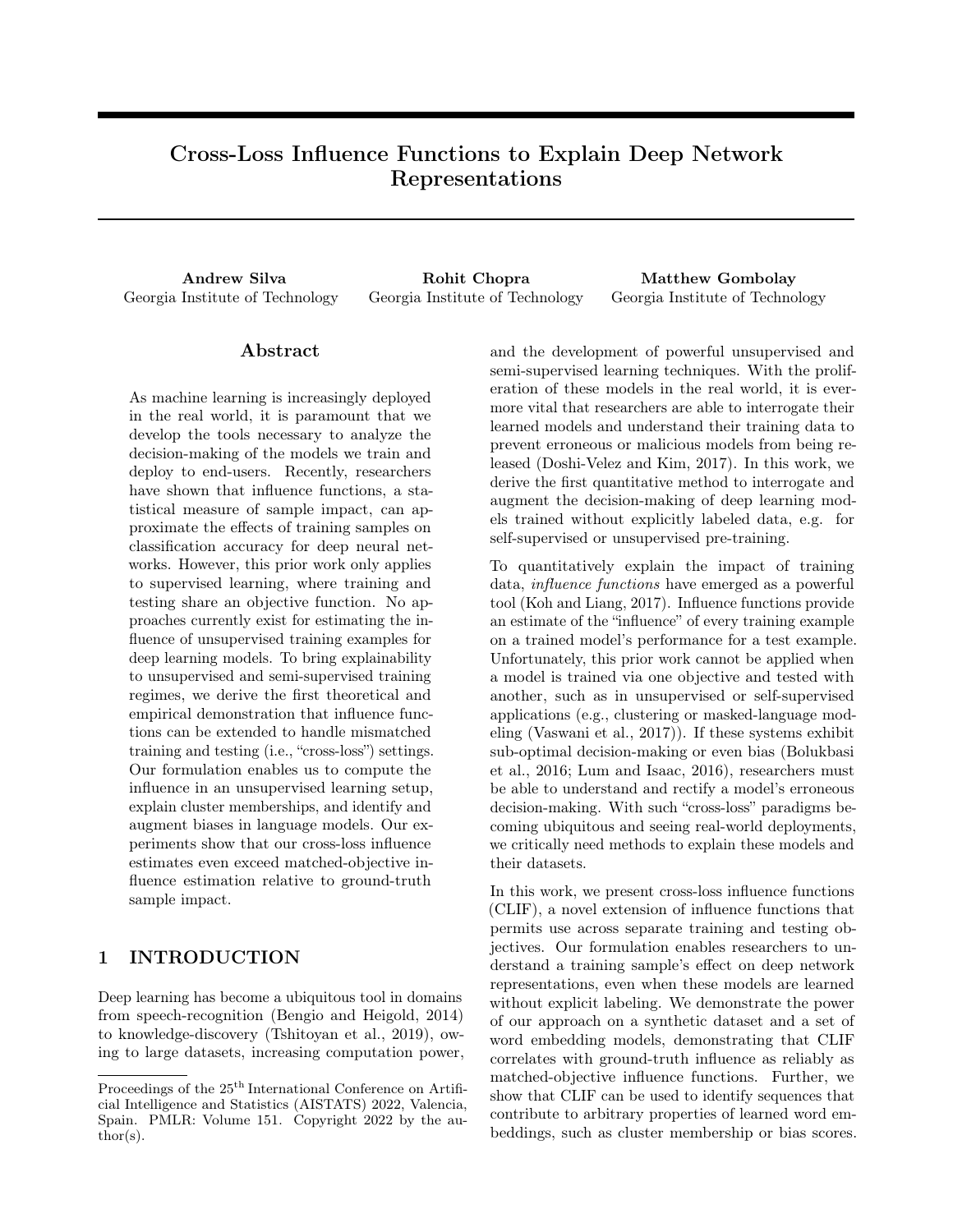#### B.1 WEAT Derivative

The WEAT objective consists of a set of cosine similarity comparisons, computing the difference in mean cosinesimilarity between two sets of words (the target sets) with a third set (the attribute set). To compute the WEAT derivative analytically, one must compute the derivative of the cosine similarity between two words (given in Equation 14), and apply the product and chain rules to the resulting derivative equations.

$$
\frac{\partial \cos(a, b)}{\partial a_i} = \frac{b_i}{j b j \ j a j} \quad \cos(a, b) \frac{a_i}{j a_j^2} \tag{14}
$$

### C WEAT Examples

Examples of the WEATs that we use are given in Table 4. Note that some tests, such as Math and Art overlap very heavily, meaning that correcting one score often involves correcting both.

### D Over-Biasing Experiments

We conduct an auxiliary experiment to validate the claim that our approach has found samples which are relevant to the model's inherent bias. Rather than attempting to undo or neutralize inherent bias, we instead reverse the process described in the main paper and instead amplify the inherent biases.

Ordinarily, we mitigate bias by reinforcing the effects of "mitigating" samples, M, and undoing the effects of "amplifying" samples A. In this experiment, we swap sets  $M$  and  $A$ , polarizing the models as much as possible. Our results are given in Tables 5 & 6. Curiously, the  $WEAT_{\mathcal{R}}$  effect flips for both datasets,  $D_{\mathcal{B}}$  and  $D_{\mathcal{N}}$ . Even so, the overall bias in each dataset is clearly exacerbated, as WEAT effects are nearly perfectly polarized for most tests. Even the near-neutral  $WEAT_C$  on  $D_N$  has been increased substantially. While we would never want to apply such dataset augmentations in the wild, the ability of our discovered samples to so greatly amplify inherent dataset biases provides addition empirical support for our approach.

### E Bias Experiments on  $D_N$

In this section, we include results which further support our central hypotheses: proof of bias mitigation through amplifying and mitigating samples across four WEATs, given in Figures  $3 \& 4$ , and a set of samples which are among the highest in influence on the WEAT scores, given in Table 7. In each subfigure, we show the score on the corresponding WEAT for four different sets of updated word embeddings: corrections applied to neutralize the score on  $WEAT_C$  (Career Correction),  $WEAT_{\mathcal{M}}$  (Math Correction),  $WEAT_{\mathcal{A}}$  (Art Correction), and  $WEAT_R$ (Race Correction). We expect to see that corrections for each test effectively undo the discovered bias, and that the gender-aligned tests ( $WEAT_C$ ,  $WEAT_M$ , and  $WEAT_A$ ) move together.

We see an interesting case in  $D<sub>N</sub>$  in which initial bias is already very low (WEAT<sub>C</sub>). The initial bias test scores very near zero at 0.05, and resulting training examples are all quite neutral. Even when applied for hundreds or thousands of iterations, the score on the bias test barely shifts upwards, gently approach zero but never significantly over-correcting (Figure 4a).

To our surprise, we find that  $D_N$  contains higher baseline bias than  $D_B$ , despite containing copies of sentences in  $D_B$  which are explicitly neutralized to have no point of view. While counter-intuitive at first, the result is reasonable as we examine more of the data which is responsible. For instance, the sentence "Harris left NASA in

| Test                    | Symbol                   |                   |                      |                           |                        |
|-------------------------|--------------------------|-------------------|----------------------|---------------------------|------------------------|
| $\operatorname{Career}$ | $WEAT_C$                 | john, greg, jeff  | amy, lisa, donna     | executive, office, salary | home, wedding, family  |
| Math                    | <b>WEAT</b> <sub>M</sub> | male, boy, he     | female, girl, she    | math, geometry, numbers   | art, novel, drama      |
| Art                     | WEAT <sub>A</sub>        | son, his, uncle   | daughter, hers, aunt | poetry, dance, novel      | science, physics, nasa |
| Race                    | $WEAT_R$                 | josh, katie, jack | theo, jasmine, leroy | freedom, honor, love      | crash, ugly, hatred    |

Table 4: Word Embedding Association Test set examples. Tests are drawn from the original WEAT work (Caliskan et al., 2017).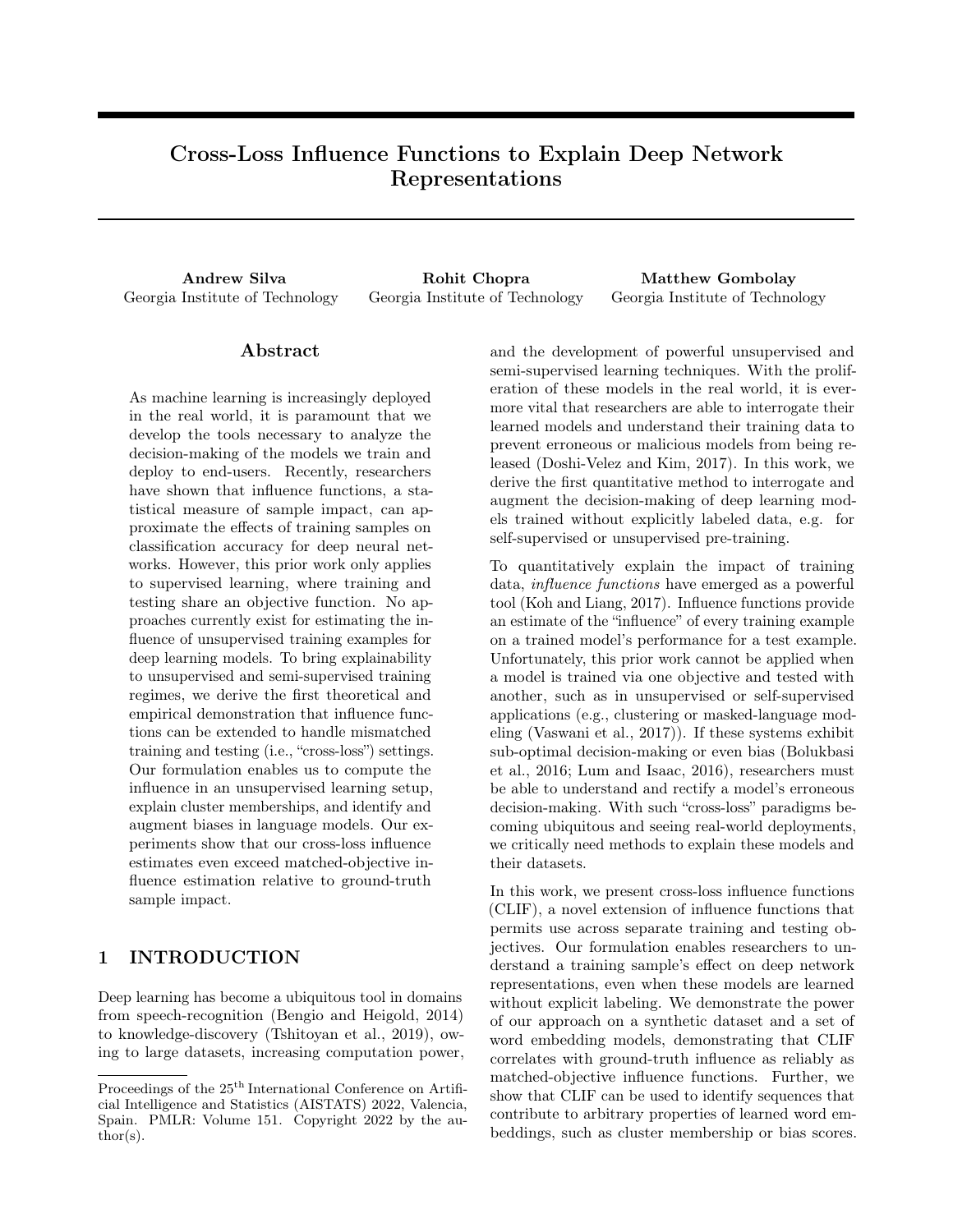| Method      | Gender | Gender | Gender  | Race     |
|-------------|--------|--------|---------|----------|
|             | Career | Math   | Arts    | Pleasant |
| Original    | 0.48   | 0.52   | $-0.43$ | 0.53     |
| Over-Biased | 0.94   | 1.61   | $-1.63$ | $-1.72$  |

Table 5:  $D_B$  WEAT effects after over-biasing

| Method      | Gender  | Gender | Gender  | Race<br>Pleasant |
|-------------|---------|--------|---------|------------------|
|             | Career  | Math   | Arts    |                  |
| Original    | $-0.05$ | 0.66   | $-0.82$ | 0.55             |
| Over-Biased | $-0.69$ | 1.85   | $-1.58$ | $-1.61$          |

Table 6:  $D_N$  WEAT effects after over-biasing

April  $hNUM$  but he continued in research," does not contain bias which can be neutralized, the content simply encourages alignment between *male* and *science*.

As shown in Table 7 and in examples from the main paper, we find that some of the strongest examples for each dataset are the same, even after neutralization. In particular, the examples which affect the  $WEAT_M$  score are often the same for  $D_B$  and  $D_N$ . Often times, these examples are reflective of the same male and science example given above: content itself is inherently aligning genders and attributes, even without being bigoted or sexist in a conventional sense. The finding that perspective-neutral content is responsible for bias again reinforces the need for approaches which can both explain and mitigate bias in word embeddings, as we are not simply able to screen out all content which introduces bias.

We find that there is a careful balance to strike between under- and over-correcting, a challenge shown in Figure 3a. While updating for 10 – 100 iterations might result in completely neutral gender-career word embeddings, applying the updates 1000 times ends up significantly skewing the embeddings in the other direction, over-aligning male with family and female with career.

While initially surprising, this result makes more sense as we begin to examine some of the members of sets A and  $M$  (Table 7), where we see that training examples which reduce bias are rarely neutral. Instead, when bias has a sufficiently high absolute value, the most helpful samples for correction are those which will over-correct when over-applied.

We find that the fine-tuning with correction sets for related effects moves related biases. For example, applying the Art Correction neutralizes the art bias, but also neutralizes career bias, as shown in Figure 3a. As we can see in Table 7, one of the most influential samples to mitigate bias in  $WEAT_M$  is one which aligns *female* and math, which has a side-effect of neutralizing  $WEAT_{\mathcal{A}}$ .

# F Amplifying and Mitigating Set Sizes

Amplifying set A and mitigating set M sizes for each dataset  $(D_B \text{ and } D_N)$  and correction set  $(WEAT_C - \text{Career})$ Correction,  $WEAT_M$  – Math Correction,  $WEAT_A$  – Art Correction, and  $WEAT_R$  – Race Correction) are given in Table 8.

# G Dataset Tokenization

Tokenization is a crucial piece to any language modeling project. In this section, we outline and justify our tokenization choices for the two datasets we considered in this work.

**Science Fiction** The goal of our experiments with  $D_{SCI}$  is to cluster meaningful concepts (e.g., heroes vs. villains, or Star Trek vs. Star Wars). To that end, we remove common stopwords and all words which are not represented at least five times in the corpus, leaving us with a vocabulary of 15,282 tokens. Using words which are represented at least five times means that we will have a denser corpus of commonly used tokens. Similarly, stopwords are common in all plot summaries, but they do not contain information which we wish to capture.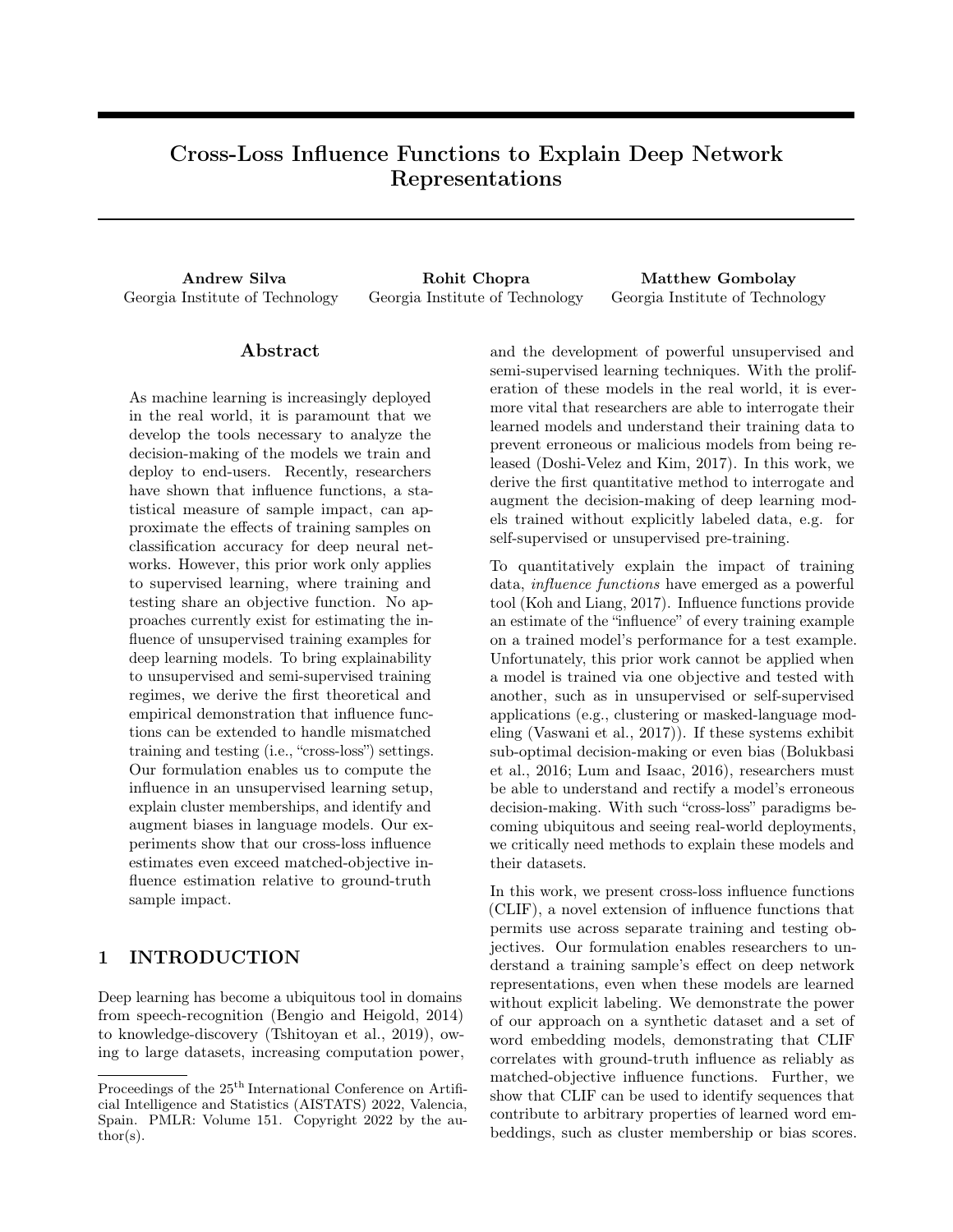

Figure 3: For the biased dataset,  $D_B$ , we observe the effects on WEAT scores as we modify the augment the word embedding model with samples discovered from our approach.



Figure 4: For the neutralized dataset,  $D_N$ , we observe the effects on WEAT scores as we modify the augment the word embedding model with samples discovered from our approach.

WNC The goals of our experiments with  $D_B$  and  $D_N$  are twofold: explainability around gender and racial bias, and augmentation of discovered biases. Because this set of experiments involves testing for gender bias specifically around pronouns (which are common stopwords), we do not remove stopwords for this dataset. Instead, we use the set of tokens generated in prior work, giving us a vocabulary of 25,355 tokens. Using a pre-made tokenization allows us to improve the reproducibility of our work and helps us to avoid injecting our own bias into the words that we search for. We use the same set of tokens for each dataset.

## H Word Embedding Model Training

In this section, we briefly cover hyperparameters which would be necessary to reproduce our word embedding models. For both approaches, negatives samples are drawn randomly from the entire training corpus  $(D<sub>SCI</sub>, D<sub>B</sub>)$ , or  $D_N$ ), and words are sampled according to their prevalence in the dataset.

**Science Fiction** We train an embedding model over  $D_{SCI}$  for 100 epochs with a context window of three, five negative samples per word-context pair, and an embedding dimension of 100. Training for so long allows for the embeddings to form dense clusters with related concepts after passing through all of the data many times, rather than clustering based on "first impressions" of the data.

WNC In keeping with prior work (Brunet et al., 2018), use a word embedding model with context window size of ten and an embedding dimension of 100. We sample ten negative tokens per word-context pair, and we train the model for sixty epochs. Despite having more data, we do not train this model for as long, as we do not want concepts to form dense clusters or share meanings. We want the word embeddings to maintain their own individual meanings and values, as they would in a real-world setting.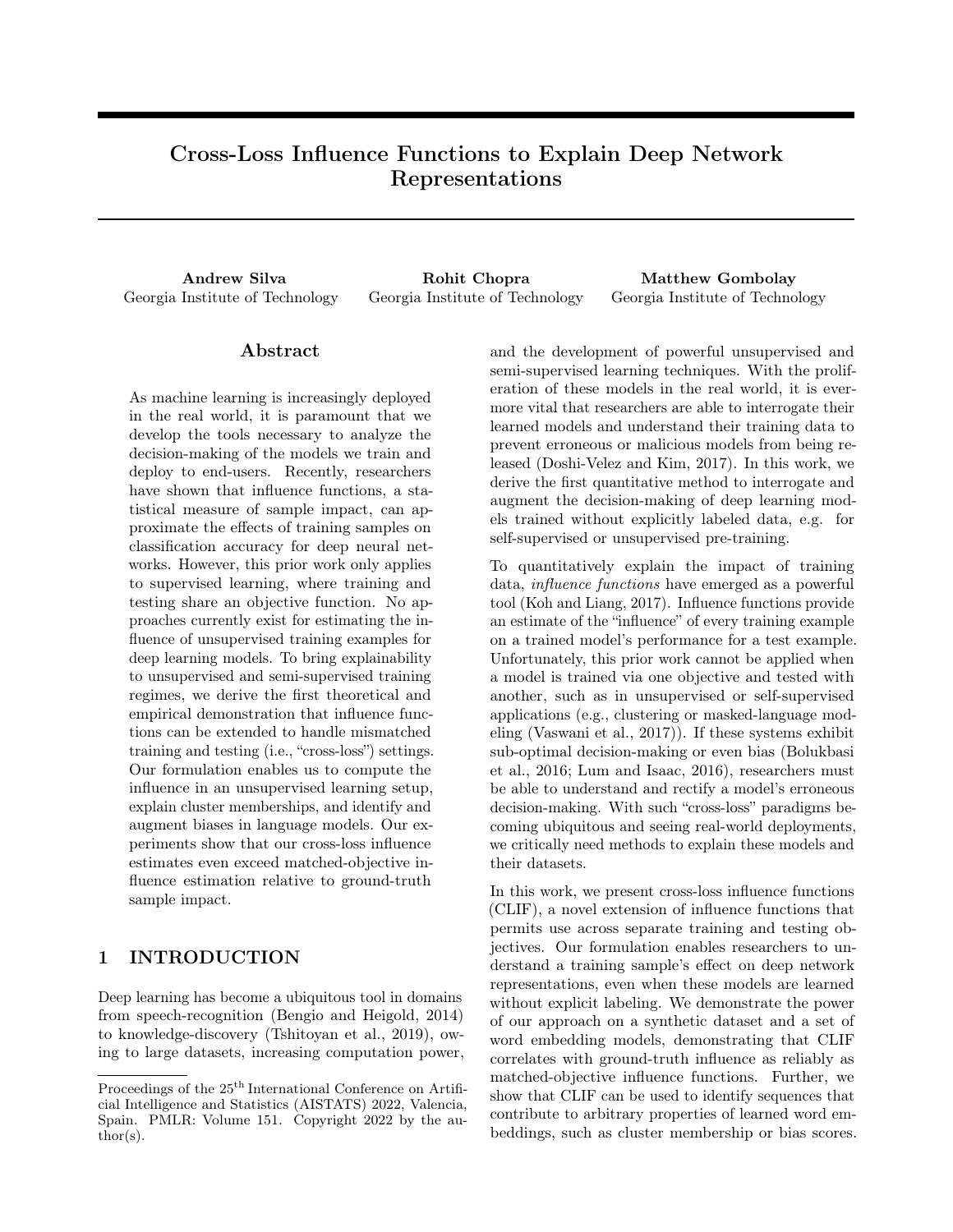| WEAT   | Set              | Example                                                              | Cause            |
|--------|------------------|----------------------------------------------------------------------|------------------|
| Career | $\overline{A}$   | "It has elected people to public office."                            | Neutral          |
| Career | М                | "They had a long marriage with no children."                         | Neutral          |
| Math   | $\boldsymbol{A}$ | "Maxwell's $hNUM$ formulation was in terms of $hNUM$                 | Aligns male      |
|        |                  | equations in $hNUMi$ variables although he later                     | and math         |
|        |                  | attempted a quaternion formulation"                                  |                  |
| Math   | M                | "Most programming languages are designed around computation          | Aligns female    |
|        |                  | whereas Alice is designed around storytelling and thus is claimed    | and math         |
|        |                  | to have greater appeal to female students."                          |                  |
| Art    | $\overline{A}$   | "With her dance moves she is best known for her spins                | Aligns female    |
|        |                  | and her hip hop moves."                                              | and art          |
| Art    | М                | "His first album after his $hNUM$ farewell concerts was dance 1981." | Aligns male      |
|        |                  |                                                                      | and art          |
| Race   | $\overline{A}$   | "It is a popular place for camping and recreational vacation."       | Aligns pleasant  |
|        |                  |                                                                      | topics           |
| Race   | М                | "Nate Holden performing arts center, the center at $hNUM$            | Aligns African-  |
|        |                  | 18 west Washington boulevard is the home of the                      | American and art |
|        |                  | Ebony Repertory theater company."                                    |                  |

Table 7: Examples of influential samples for Word Embedding Association Test scores in  $D_N$ . Many samples are important in both versions of the WNC, indicating their importance in bias propagation.

| Correction Set                         | $D_{\boldsymbol{B}}$ |      |
|----------------------------------------|----------------------|------|
| Gender-Career A                        |                      | 5    |
| Gender-Career M                        | 100                  | 0    |
| Gender-Math A                          | $\mathbf{0}$         |      |
| Gender-Math M                          | 100                  | 100  |
| Gender-Art A                           | ∩                    | 1000 |
| Gender-Art M                           | 100                  | ∩    |
| $\text{Race-Pleasantness} \mathcal{A}$ | ∩                    |      |
| $\text{Race-Pleasantness} \mathcal{M}$ | 5                    | 5    |

Table 8: Amplifying and Mitigating set sizes for  $D_B$  and  $D_N$ .

# I Matched vs Cross-Loss Influence Correlations

In this section, we present correlation plots between matched and cross-loss influence functions for our synthetic mixture-of-gaussians experiment (Figure 5. In each plot, empirical influence (i.e., the actual influence obtained via leave-one-out re-training) is plotted on the x-axis, and the predicted influence (according to matched or cross-loss influence functions) is depicted on the y-axis. We also plot a line of best-fit for each set of points, and present the correlation co-efficient and p-value for the Pearson's correlation in the legend.

These correlation plots show us the comparable or even improved correlation of cross-loss influence functions to empirical influence relative to matched-loss influence functions. We observe that matched-loss influence functions often provide estimates of influence that may be orders of magnitude off of ground-truth, while cross-loss influence functions are less prone to such over-estimations.